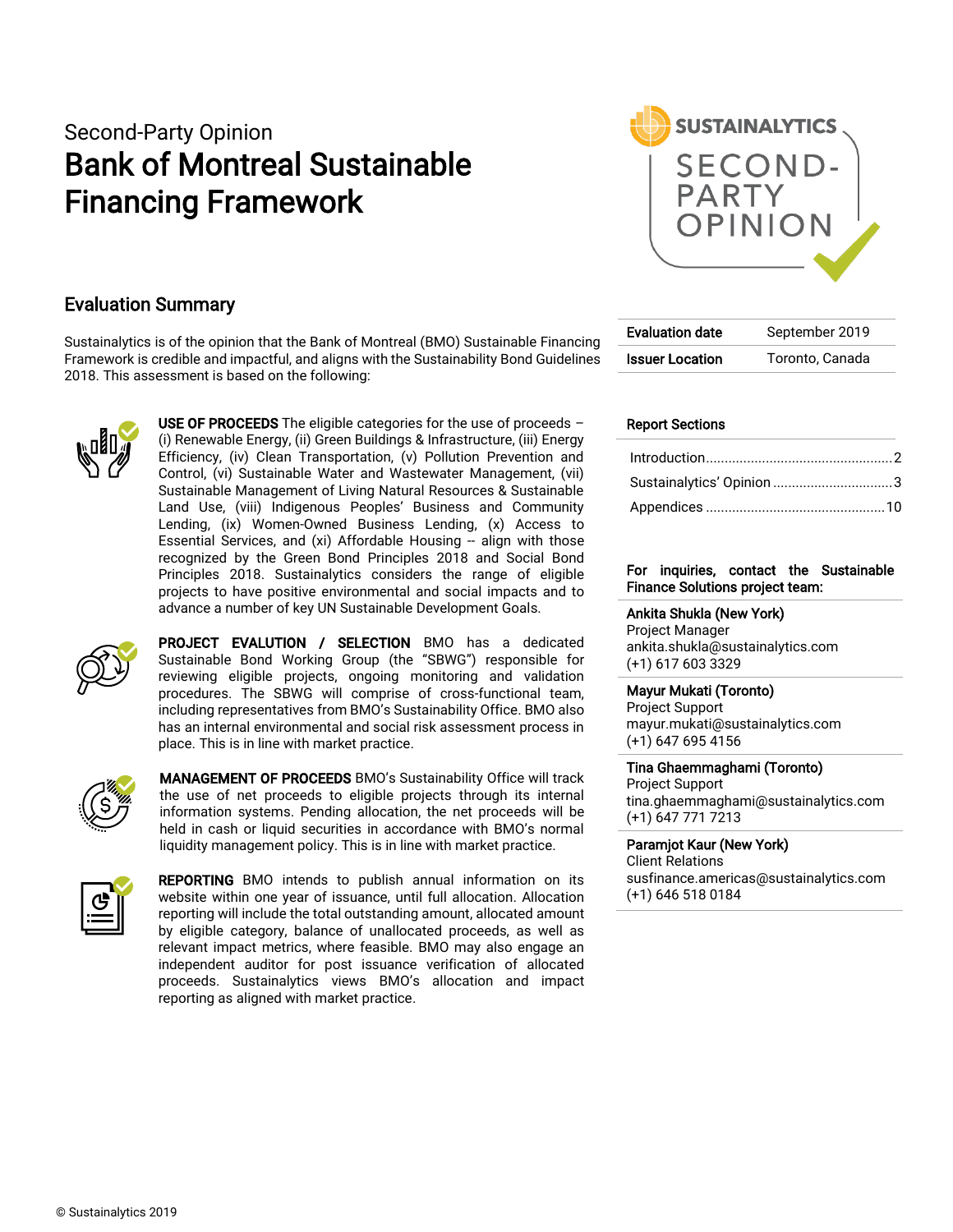

## <span id="page-1-0"></span>Introduction

The Bank of Montreal ("BMO", the "Bank", or the "Issuer") is a Canadian chartered bank which provides highly diversified services throughout the world, including personal and commercial banking, wealth management and investment banking products and services. BMO was established in 1817, and its head office is in Montreal, Quebec, and its executive offices are in Toronto, Ontario.

BMO has developed the BMO Sustainable Financing Framework (the "Framework") under which it intends to issue sustainable finance transactions which will include bonds and/or loans, and use the proceeds to finance or refinance, in whole or in part, existing and future loans and/or investments to eligible projects which either address climate change and/or support inclusive and responsible financing.

The Framework defines the eligible green categories in the following seven areas:

- 1. Renewable Energy
- 2. Green Buildings & Infrastructure
- 3. Energy Efficiency
- 4. Clean Transportation
- 5. Pollution Prevention and Control
- 6. Sustainable Water and Wastewater Management
- 7. Sustainable Management of Living Natural Resources & Sustainable Land Use

Additionally, the Framework defines the eligible social categories in the following four areas:

- 1. Indigenous Peoples' Business and Community Lending
- 2. Women-Owned Business Lending
- 3. Access to Essential Services
- 4. Affordable Housing

BMO engaged Sustainalytics to review the BMO Sustainable Financing Framework, dated August 2019, and provide a second-party opinion on the Framework's environmental and social credentials and its alignment with the Sustainability Bond Guidelines 2018 (SBG).<sup>1</sup> This Framework has been published in a separate document.<sup>2</sup>

As part of this engagement, Sustainalytics held conversations with various members of BMO's management team to understand the sustainability impact of their business processes and planned use of proceeds, as well as management of proceeds and reporting aspects of BMO Sustainable Financing Framework. Sustainalytics also reviewed relevant public documents and non-public information.

This document contains Sustainalytics' opinion of the BMO Sustainable Financing Framework and should be read in conjunction with that Framework.

<sup>1</sup> The Sustainability Bond Guidelines are administered by the International Capital Market Association and are available at <https://www.icmagroup.org/green-social-and-sustainability-bonds/sustainability-bond-guidelines-sbg/>

<sup>2</sup> BMO Sustainable Financing Framework will be available on BMO's Corporate Responsibility website at: https://corporate-responsibility.bmo.com/reports/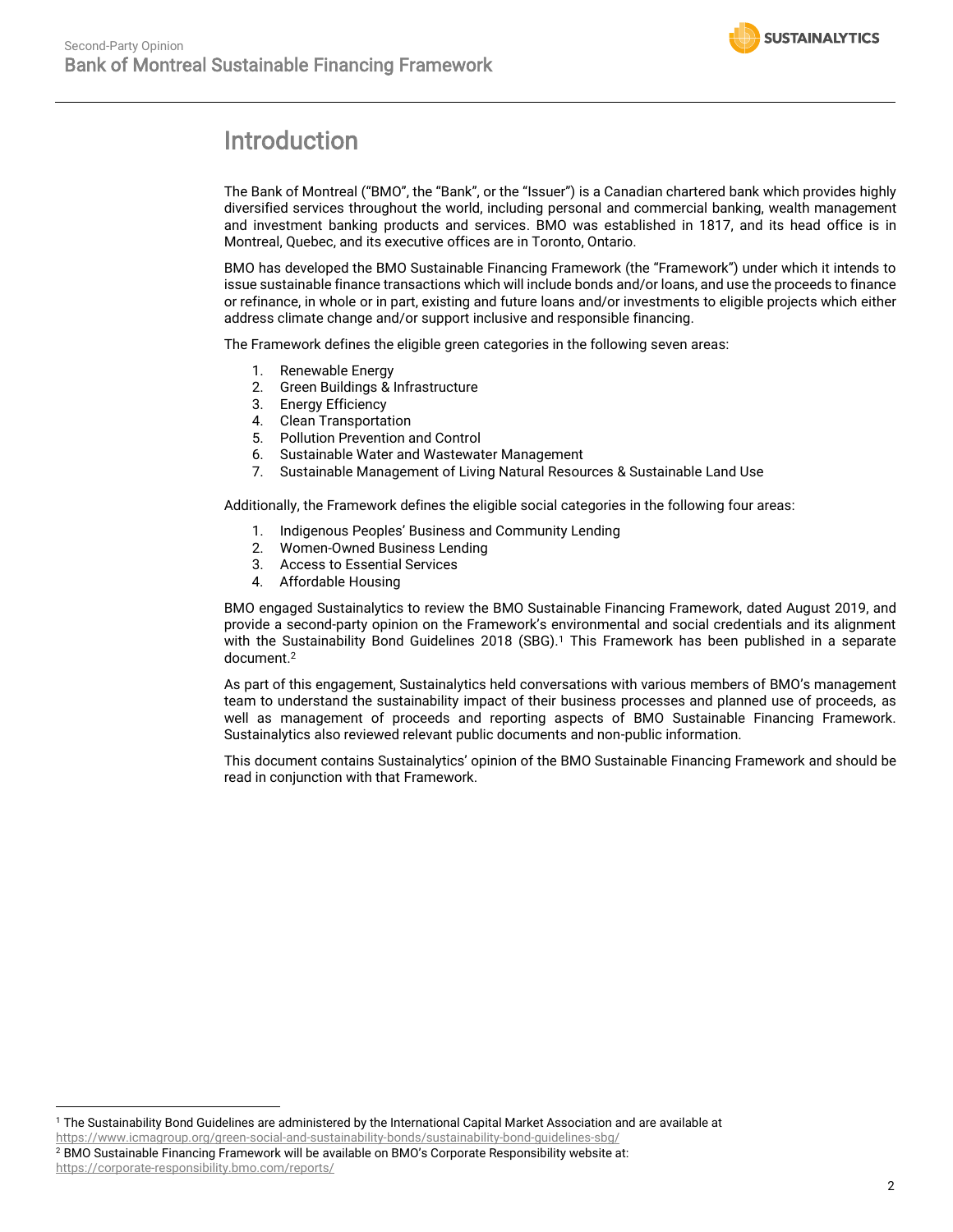## <span id="page-2-0"></span>Sustainalytics' Opinion

### Section 1: Sustainalytics' Opinion on the BMO Sustainable Financing Framework

### Summary

Sustainalytics is of the opinion that the BMO Sustainable Financing Framework is credible and impactful, and aligns with the SBG 2018 and the four core components of the GBP 2018 and SBP 2018. Sustainalytics highlights the following elements of the Framework:

- <span id="page-2-1"></span>Use of Proceeds:
	- The seven green categories and the four social categories eligible for the use of proceeds are recognized as impactful by the GBP 2018, the SBP 2018, and the SBG 2018.
	- The eligible projects under the green use of proceeds will provide meaningful environmental contributions.
		- Sustainalytics believes that inclusion of thresholds for the following projects strengthens the Framework and prevents the proceeds from being directed to projects that could have significant negative environmental and/or social impacts:
			- Small hydro (<25 MW) and geothermal (with direct emissions of <100  $gCO<sub>2</sub>/kWh$ ;
			- Private and public transport that includes hybrid vehicles with tailpipe emission intensity of <75 gCO2/p-km and related infrastructure that excludes fueling stations, along with buses with no direct emissions.
		- BMO's eligibility criteria for Green Buildings is based on recognized third-party certification standards such as LEED (minimum Gold), or any other equivalent standards. Sustainalytics has conducted an evaluation of the certification scheme and considers such standards as having a positive impact (Appendix 1 provides additional details on the LEED certification scheme).
		- BMO considers a quantitative threshold of 20% improvement over the baseline for energy efficiency in infrastructure and/or through upgrades in or replacement of building equipment, systems or technologies. Sustainalytics views such inclusion as strengthening the Framework.
		- BMO intends to finance assets or projects in the areas of Sustainable Management of Living Natural Resources & Land Use<sup>3</sup>, including:
			- Sustainably managed agriculture, animal husbandry (excluding meat production), fishery and aquaculture certified with the Marine Stewardship Council (MSC), Aquaculture Stewardship Council (ASC), Global Sustainable Seafood Initiative (GSSI), Best Aquaculture Practice (BAP), Rainforest Alliance Certified, or UTZ Certified. Appendix 2 & 3 provide overviews of these schemes;
			- Sustainably managed forestry holdings certified with the Forest Stewardship Council (FSC), or the Programme for the Endorsement of Forest Certification (PEFC). Appendix 4 provides an overview of these schemes;
			- Agriculture projects that maintain or enhance existing carbon pools, or livestock management projects<sup>[3](#page-2-1)</sup> that reduce methane or other greenhouse gas (GHG) emissions.
		- The fishery and aquaculture projects are based on certification schemes that have been formally recognized by the Global Sustainable Seafood Initiative (GSSI). GSSI has been assessed, along with the other certification schemes (in Appendix 3). Sustainalytics notes that the GSSI criteria does not cover social sustainability criteria; issues related to working conditions and slavery (prevalent in the seafood industry) are not covered by the benchmark. The GSSI criteria are based on several credible reference documents<sup>4</sup> which Sustainalytics recognizes as credible and impactful, however the limitations regarding social sustainability criteria are also acknowledged.

<sup>&</sup>lt;sup>3</sup> BMO, through its Framework, has confirmed to Sustainalytics that any projects related to animal husbandry and/or livestock management exclude meat production. Sustainalytics considers this to strengthen the criteria of project selection under the respective eligible category.

<sup>4</sup> FAO Code of Conduct for Responsible Fisheries (CCRF), the FAO Guidelines for Ecolabelling of Fish and Fishery Products from Marine/Inland Capture Fisheries and the FAO Technical Guidelines for Aquaculture Certification (FAO Guidelines).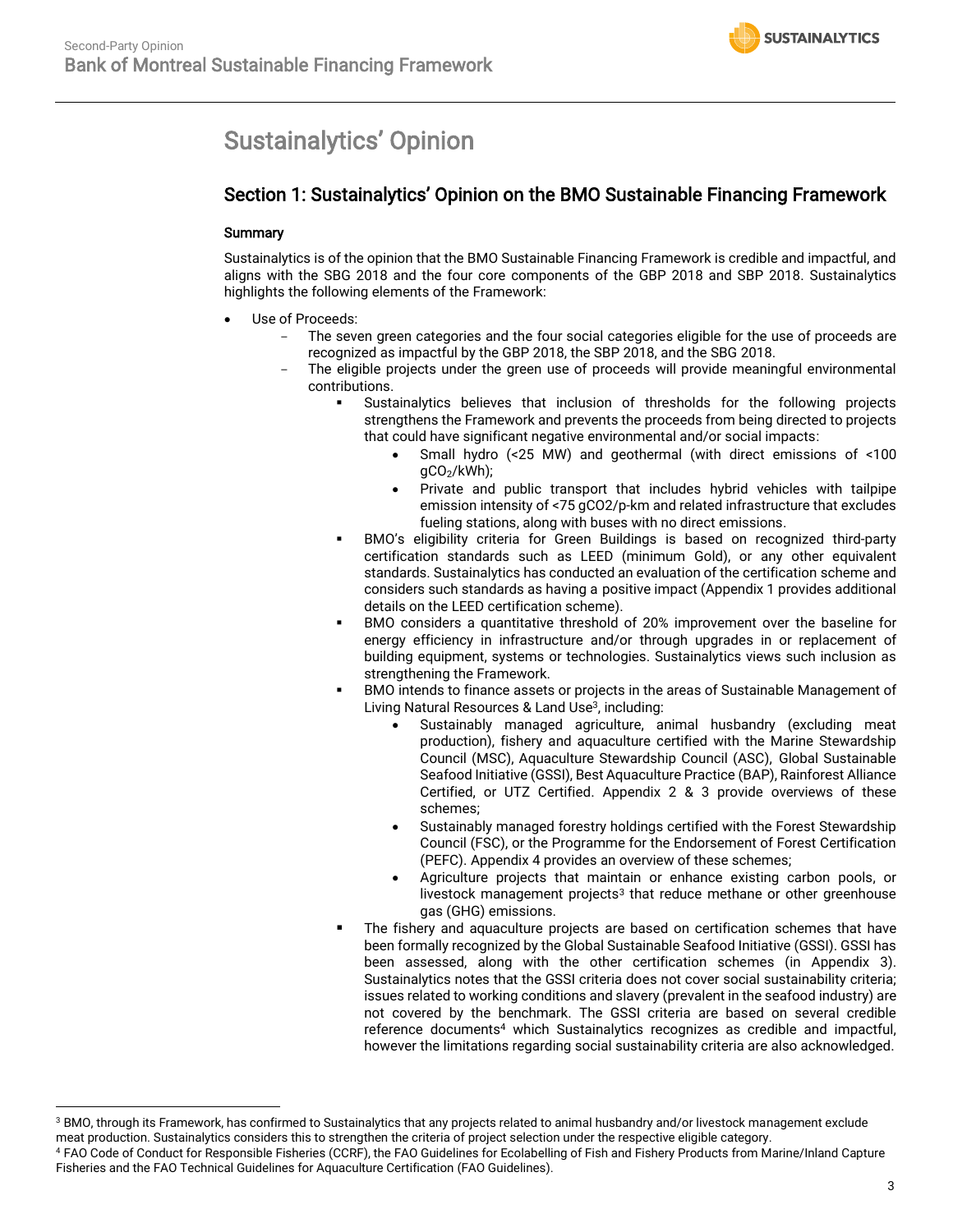- The Framework defines women, youth, adults, minorities, low-income families, the aged or people with disabilities, Indigenous Peoples, as well as the general public as targeted population for the eligible projects under the social use of proceeds.
	- Indigenous Peoples' Business and Community Lending considers financial provisions to Indigenous Peoples' band, council, government, and commercial/business entities owned by such individuals and their organizations. Sustainalytics believes that BMO's selection of Indigenous Peoples as a target population will have positive social impact by enhancing their access to financing options that improve their economic conditions. 5

**SUSTAINALYTICS** 

- BMO intends to provide loans to micro-, small- and medium-enterprises  $(MSMEs)^6$ where at least one owner is a woman, or to businesses where at least one-third of the owners are women. Sustainalytics believes that BMO's lending to women-owned businesses promotes gender equality in business leadership and female entrepreneurship in general.
- Within the Access to Essential Services category, the Framework allows for investments in the following for specific targeted groups: (i) public universities, schools and training centres; (ii) activities and/or infrastructure that expand access to technical, vocational and tertiary education; and (iii) public hospitals, medical equipment, homes or health facilities. Sustainalytics considers the access to inclusive and equitable services a fundamental human right, particularly as it targets enhancing access to free or subsidized essential services for the public and/or vulnerable groups, which is recognized as bringing significant positive societal benefits.
- BMO's Affordable Housing category considers project eligibility in accordance with the applicable definitions within the respective Canadian jurisdiction, in which it is built, including through programs such as the Investment in Affordable Housing (IAH) program of the Canadian Mortgage and Housing Corporation (CMHC), <sup>7</sup> or its provincial equivalent.
- Project Evaluation and Selection:
	- BMO has a dedicated Sustainable Bond Working Group (the "SBWG") for the review of eligible projects, ongoing monitoring and validation procedures. The SBWG will be comprised of a crossfunctional team, including representatives from BMO's Sustainability Office. BMO also has an internal environmental and social risk assessment process in place as well as a list of exclusions. <sup>8</sup> This is in line with market practice.
- Management of Proceeds:
	- BMO's Sustainability Office will track the allocation of proceeds to eligible projects through its internal information systems. The eligible projects originated or refinanced up to 36 months prior to bond issuance shall be considered eligible for inclusion in the portfolio, and general corporate finance is eligible for funding if at least 90% of the loan recipient's revenue is derived from sources that meet the criteria. Pending allocation, the net proceeds will be held in cash or liquid securities in accordance with BMO's normal liquidity management policy. Sustainalytics considers this to be in line with market practice.
- Reporting:
	- BMO intends to publish annual information within one year of issuance, until full allocation. The Bank may also engage an independent auditor for post issuance verification of allocation proceeds. Sustainalytics views BMO's allocation and impact reporting as aligned with market practice.
	- The allocation reporting will include the total outstanding amount, allocated amount by eligible category and balance of unallocated proceeds.

<sup>5</sup> The United Nations Declaration on the Rights of Indigenous Peoples (UNDRIP) states that "indigenous peoples have the right to maintain and develop their own economic systems" and encourages States to continuously improve their economic conditions. OHCHR, Indigenous Peoples and Access to Finance: https://www.ohchr.org/Documents/Issues/IPeoples/EMRIP/StudyGoodPractices/Australia\_2.pdf

<sup>6</sup> BMO's MSME selection is based on the enterprise's annual turnover of <€50 million, in accordance with the Office of The Superintendent of Financial Institutions (OSFI), Capital Adequacy Requirements (CAR) Chapter 6 – Credit Risk – Internal Ratings Based Approach, paragraph 82.

<sup>7</sup> As per the Canadian Mortgage and Housing Corporation (CMHC), the housing is considered 'affordable' if "it costs less than 30% of a household's before-tax income" and includes all forms of tenure including rental, ownership and co-operative ownership, and can be provided by private, public and non-profit sectors. CMHC, About Affordable Housing in Canada[: https://www.cmhc-schl.gc.ca/en/developing-and-renovating/develop-new-affordable](https://www.cmhc-schl.gc.ca/en/developing-and-renovating/develop-new-affordable-housing/programs-and-information/about-affordable-housing-in-canada)[housing/programs-and-information/about-affordable-housing-in-canada](https://www.cmhc-schl.gc.ca/en/developing-and-renovating/develop-new-affordable-housing/programs-and-information/about-affordable-housing-in-canada)

<sup>&</sup>lt;sup>8</sup> Sustainalytics notes that BMO has strengthened the Framework by selecting project-specific thresholds and exclusions that prevent the proceeds from being directed to projects with significant environmental and/or social impacts, such as exclusion of fueling stations. Sustainalytics further recommends BMO to track the allocation to social projects with its rigorous environmental and social risk management procedures in place to avoid lending or exposure to carbon-intensive activities and sectors.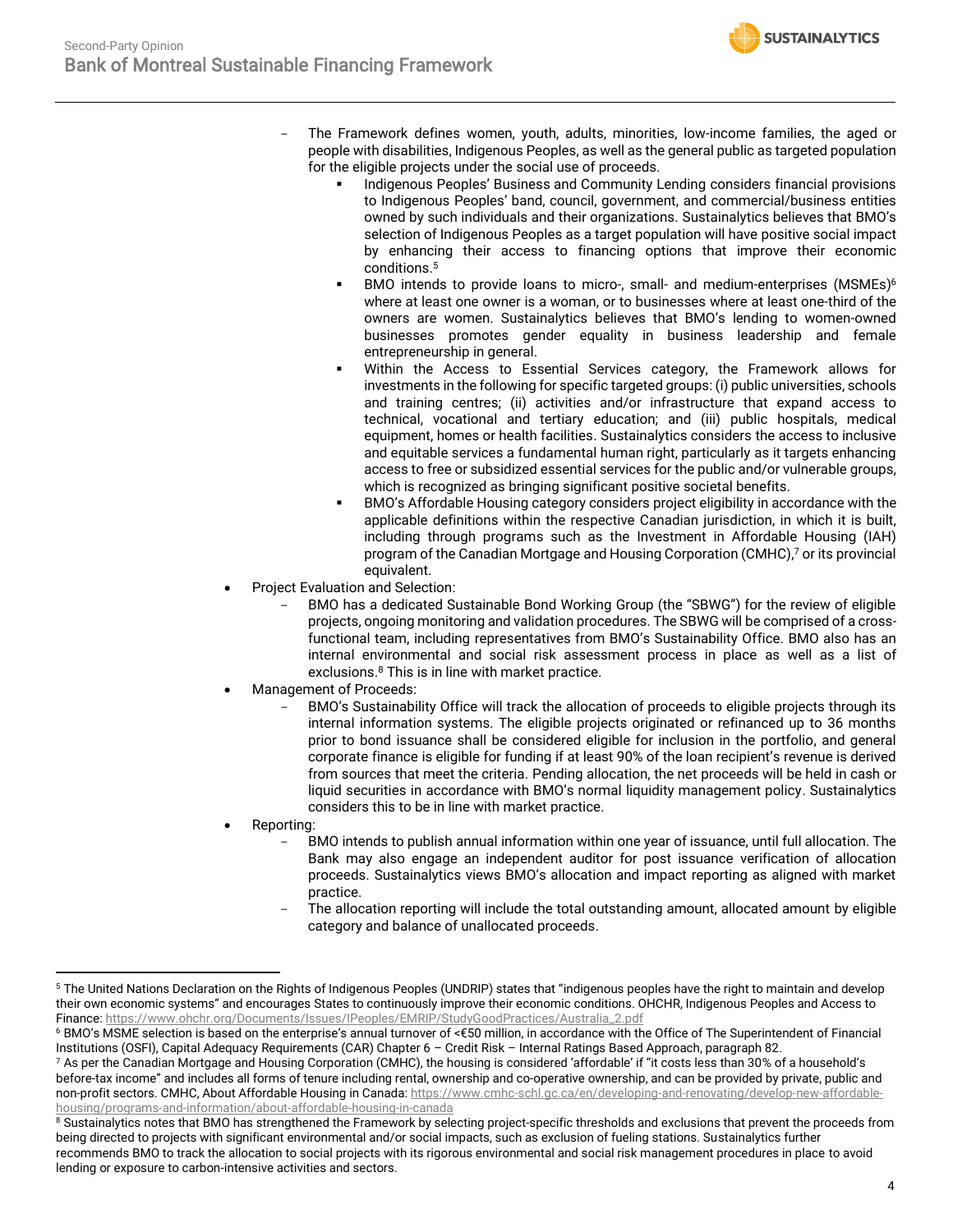The impact reporting may include qualitative and quantitative indicators, where feasible, such as renewable energy capacity installed or generated; GHG emissions reduced/avoided; number of green buildings financed; sustainability certifications achieved; amount of energy saved; eligible vehicles produced; number of electric vehicles or charging stations installed; waste diverted from landfill; water savings achieved; targeted population served by category; number of loans provided; number of educational institutions, healthcare beds, hospitals, or affordable housing built or upgraded.

### Alignment with Sustainability Bond Guidelines 2018

Sustainalytics has determined that the BMO Sustainable Financing Framework aligns with the SBG 2018 and the four core components of the GBP 2018 and SBP 2018. For detailed information please refer to Appendix 5: Sustainability Bond/ Sustainability Bond Programme External Review Form.

### Section 2: Sustainability Performance of the Issuer

### Contribution of the Framework to BMO's sustainability strategy

Sustainalytics is of the opinion that BMO articulates a strong commitment towards a comprehensive approach to sustainability, including inclusive and responsible financing. BMO has demonstrated its commitment to mitigate climate change and promote positive social impact in its 2018 Environmental, Social and Governance Report<sup>9</sup> and through the following efforts:

- <span id="page-4-0"></span>BMO's Environmental Policy<sup>10</sup> states that it is "committed to minimizing the impact of our operations on the environment and to demonstrating leadership by integrating environmental considerations into all our business practices." This commitment, in practice, is fulfilled by policies and actions affecting both the Bank's internal operations, as well as their products and services.
- BMO's ECO Strategy<sup>11</sup> aims to address the environmental impacts of the Bank's own operations, through a focus on energy use reduction, sustainable employee transportation for business purposes, sustainable materials usage, waste management, and sustainable procurement.
- Within its own operations, BMO has been carbon-neutral and has set and achieved three successive multiyear enterprise emission reduction targets since 2008. In 2017, the Bank established a new reductions target for carbon emissions of 15% below 2016 level by 2021, as well as a target of reducing water usage by 8% per unit of real estate floor space over the same time period.<sup>12</sup>
- BMO's Materiality matrix identified responsible investing and responsible lending as two of the priority areas based on their significance to stakeholders and the Bank.
- The Bank supports financial inclusion and access to banking for marginalized communities with several  $initiatives<sub>1</sub><sup>9</sup>$  $initiatives<sub>1</sub><sup>9</sup>$  $initiatives<sub>1</sub><sup>9</sup>$  including but are not limited to:
	- The On-Reserve Housing Loan Program to Indigenous communities, which provides financing without the need for government guarantees;
	- Its continued partnership with the Planned Lifetime Advocacy Network (PLAN) to increase awareness of Registered Disability Savings Plans (RDSPs) for people living with disabilities;
	- The launch of exclusive platform or services, such as BMO Business Xpress platform, and social media engagements specifically intended to support small business owners;
	- Its commitment to provide capital of CAD3 billion for women-owned businesses in Canada between 2019 and 2021; and
	- Its provision of USD593.7 million in community development loans and USD169.0 million in community development investments in 2018 which supported the construction and sustainability of affordable housing, revitalization and stabilization in low- and moderate-income neighborhoods, among other projects.

Sustainalytics is of the opinion that the use of proceeds of BMO's Sustainable Bonds will support and complement the objectives of BMO's sustainability strategy.

<sup>10</sup> BMO, Environmental Policy:

<sup>9</sup> BMO, 2018 Environmental, Social and Governance Report:

[https://corporate-responsibility.bmo.com/wp-content/uploads/2019/03/BMO\\_ESG\\_PAS2018en.pdf](https://corporate-responsibility.bmo.com/wp-content/uploads/2019/03/BMO_ESG_PAS2018en.pdf)

https://corporate-responsibility.bmo.com/wp-content/themes/bmo-corp/resources/pdfs/BMOEnvironmentalPolicy\_Nov2018d.pdf

<sup>11</sup> BMO, Environmental Policy and Approach:

https://corporate-responsibility.bmo.com/our-practices/environmental-stewardship/environmental-policy-and-approach/

<sup>&</sup>lt;sup>12</sup> BMO Environmental Targets and Performance: https://www.bmo.com/home/about/banking/corporate-responsibility/environment/carbon-neutral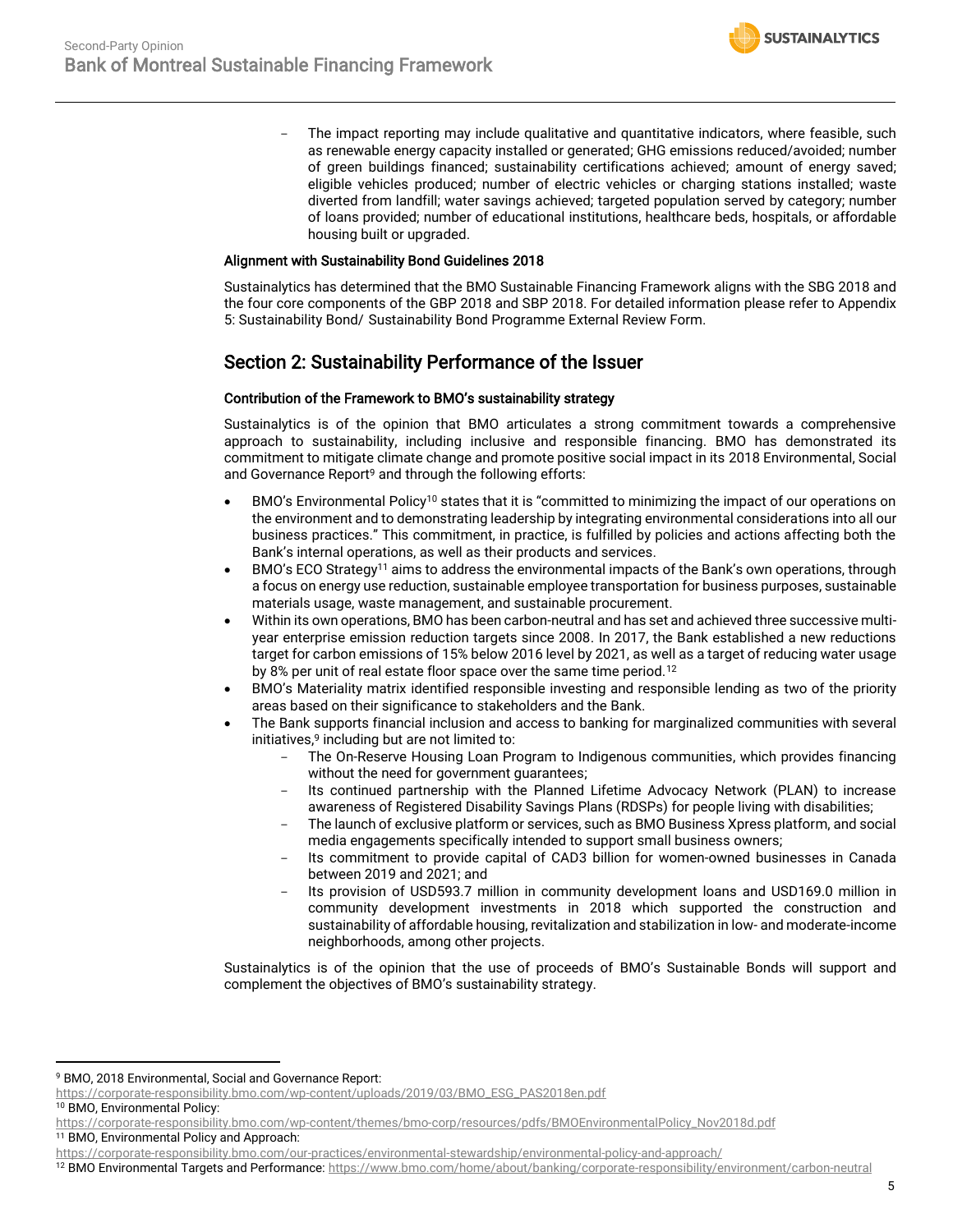#### Well positioned to address common environmental and social risks associated with the projects

While the use of proceeds to finance loans and green, and/or social projects will provide largely positive impacts, Sustainalytics recognizes that the eligible use of proceeds categories, as defined in the BMO Sustainable Financing Framework, may be exposed to certain environmental and social risks. Particularly, large infrastructure projects such as renewable energy, commercial buildings, and public infrastructure may pose risks related to biodiversity impacts, air and water pollution, community relations, and worker health and safety. BMO has the following policies and procedures in place to help mitigate and/or manage these risks:

- Since 2005, BMO has been a signatory to the Equator Principles and applies environmental and social screening process to "categorize and assess projects and asses climate-related risks and associated disclosures." 13
- BMO has an Enterprise-Wide Risk Management Framework<sup>14</sup> as overseen by the Enterprise Risk and Portfolio Management (ERPM) group, which outlines an integrated approach to risk-taking, governance and control related to BMO's business activities.
- BMO outlined a commitment to consider environmental and social risks as part of the enterprise risk and credit risk management frameworks<sup>15</sup>:
	- BMO has internal policies for its Commercial Banking and Capital Markets businesses that provide guidance on identification, management and mitigation of environmental and social risks in financing transactions;
	- The Bank applies environmental due diligence to assess clients that are active in environmentally sensitive industries;
	- BMO also evaluates social risks based on how well clients manage regulatory and other issues and Indigenous consultation, along with application of rigorous screening for several other social risks such as human trafficking, unfair labour practices, international transfer of equipment for military or internal purposes as well as the manufacturing of weapons banned by international control treaties.
- BMO has enacted policies mandating ethical behavior and an enterprise wide approach to social risk mitigation, including a Code of Conduct,<sup>16</sup> Supplier Code of Conduct,<sup>17</sup> and Modern Slavery and Human Trafficking Statement<sup>18</sup>.
- As a member of the UNEP Finance Initiative (UNEP FI), BMO engages with stakeholders and the financial community at large on recent developments in sustainable banking. The Bank also joined the Carbon Pricing Leadership Coalition (CPLC) to voluntary support the implementation of carbon pricing globally. 19

Given the above, Sustainalytics is of the opinion that BMO is well prepared to manage potential environmental and social risks associated with the use of proceeds.

### Section 3: Impact of Use of Proceeds

All seven eligible green categories and four eligible social categories are recognized as impactful by the GBP 2018 and the SBP 2018.

#### The importance of BMO's lending to environmental and social projects

BMO intends to use proceeds from its Sustainable Bonds to provide loans to eligible companies and projects, which will provide positive environmental and/or social benefits. The United Nations Environment Programme (UNEP) not only states that "transforming the financial system is key to promoting the green transformation of our economies", but also that scaling up of green finance is "needed urgently".<sup>20</sup> The International Finance

<sup>13</sup> BMO, Annual Report 2018: https://www.bmo.com/ir/files/F18%20Files/bmo\_ar2018.pdf

<sup>14</sup> BMO, Management's Discussion and Analysis- Enterprise-Wide Risk Management:

https://www.bmo.com/ar2018/downloads/bmo\_ar18\_mda\_riskman.pdf

<sup>15</sup> BMO, 2018 Environmental, Social and Governance Report:

[https://corporate-responsibility.bmo.com/wp-content/uploads/2019/03/BMO\\_ESG\\_PAS2018en.pdf](https://corporate-responsibility.bmo.com/wp-content/uploads/2019/03/BMO_ESG_PAS2018en.pdf)

<sup>16</sup> BMO, Code of Conduct: https://www.bmo.com/pdf/code-of-conduct/BMO\_Code\_of\_Conduct\_EN\_oct2018.pdf

<sup>17</sup> BMO, Supplier Code of Conduct: https://www.bmo.com/pdf/Supplier\_Code\_of\_Conduct\_Final.pdf

<sup>18</sup> BMO, BMO on Human Rights - Modern Slavery and Human Trafficking Statement:

https://corporate-responsibility.bmo.com/wp-content/uploads/2019/04/2019-MSA-Statement-Combined-English.pdf

<sup>19</sup> BMO, 2018 Environmental, Social and Governance Report:

[https://corporate-responsibility.bmo.com/wp-content/uploads/2019/03/BMO\\_ESG\\_PAS2018en.pdf](https://corporate-responsibility.bmo.com/wp-content/uploads/2019/03/BMO_ESG_PAS2018en.pdf)

 $20$  UNEP, Green Finance – A Growing Imperative:

http://unepinquiry.org/wp-content/uploads/2016/05/Green\_Finance\_A\_Growing\_Imperative.pdf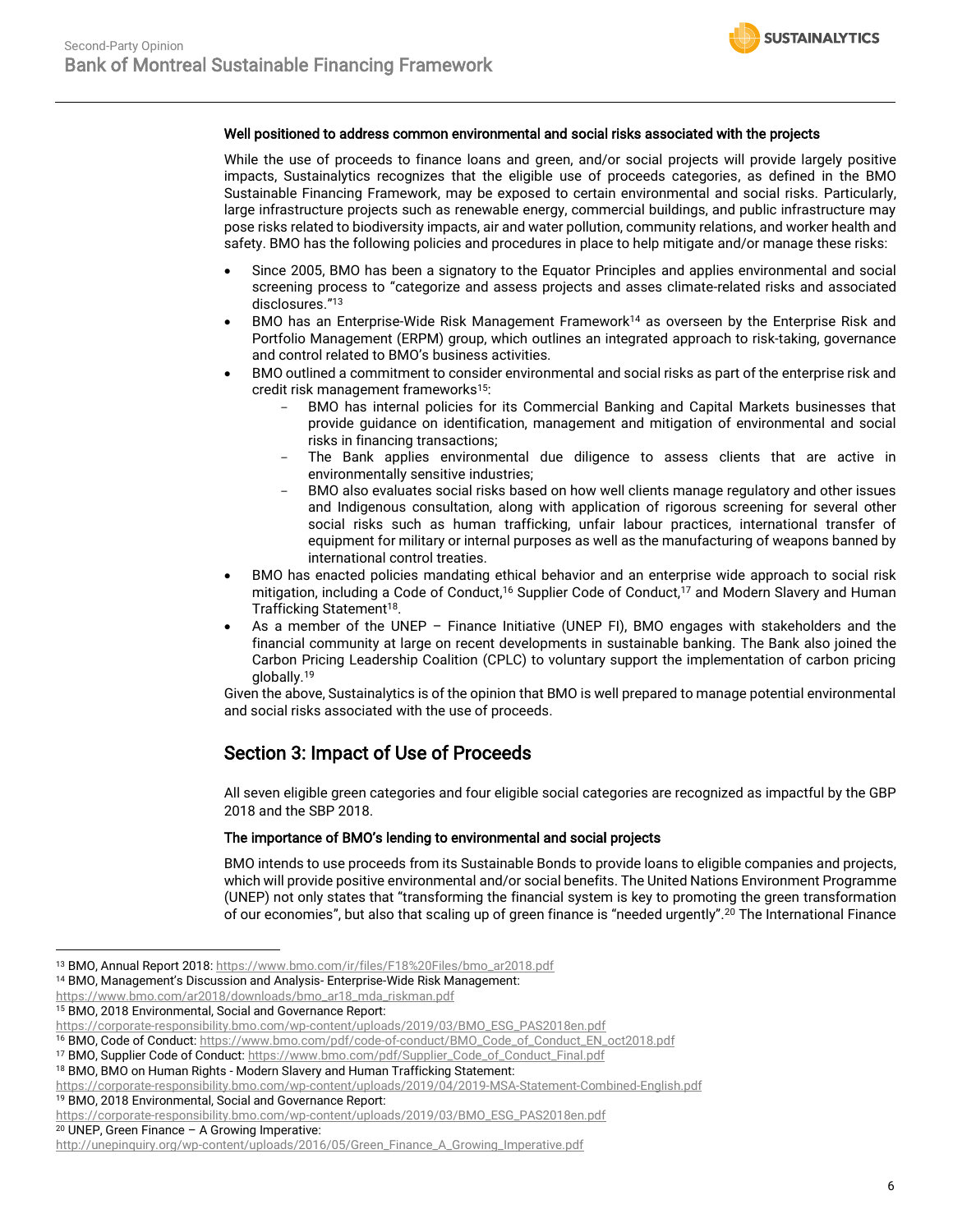Corporation (IFC) further states that "if we are to transition to a sustainable global economy, we need to scale up the financing of investments that provide environmental benefits". 21

As a global financial institution with gross loans and acceptances worth over USD444.4 billion as of the third quarter of 2019,<sup>22</sup> BMO is well-positioned to make an impact through its lending activities. Furthermore, given that approximately CAD28 billion, or 7%, of BMO's total lending activities are in the natural resources sector by 201[8;](#page-4-0) <sup>9</sup> the adoption of environmentally friendly practices in these areas, as described in the Framework, will generate significant impacts.

Additionally, the Framework intends to provide financing to women-owned SMEs, therefore, further supporting the Bank's commitments for women-owned and small businesses as discussed previously. These lending activities will, directly or indirectly, help support the growth of innovation, gender equality, financial inclusion, economic growth and national competitiveness. Overall, Sustainalytics believes that BMO's Sustainable Bonds will promote the adoption of environmentally and socially responsible lending practices and support a shift towards a low-carbon economy.

### Indigenous Peoples' Businesses and Community Lending

BMO intends to use a portion of net proceeds from its Sustainable Bonds to increase access to banking for Indigenous Peoples with a commitment to double the size of its Indigenous Banking business arm by 2025. Such commitments to enhance the availability of financing mechanisms are intended to spur the economic development within Indigenous communities across Canada.<sup>23</sup> Sustainalytics notes that Indigenous Peoples represent a significant segment of the labour market and local economy in Canada, with over 1.6 million people accounting for approximately 4.9% of the total population.<sup>24</sup> However, when comparing the percentage of the population not in the labour force, the OECD highlighted significant gaps between the Indigenous and non-Indigenous population in Canadian cities in 2018, ranging between 13.9% in Edmonton and 22.1% in Thunder Bay.[24](#page-6-0) 

<span id="page-6-0"></span>As one of the leading providers of financial services to Indigenous communities in Canada, BMO is wellpositioned to tap into lending activities in order to promote economic self-sufficiency amongst Indigenous Peoples and their communities, as aligned with the UNDRIP's mission<sup>25</sup>. BMO recognizes that its ability to contribute to the self-determination of Indigenous Peoples is linked to the development of effective relationships with their communities, and thus aims to expand its Indigenous Banking business offerings to continue meeting the unique banking needs within these communities.

Sustainalytics is of the opinion that the use of proceeds from BMO's Sustainable Bonds will promote economic self-sufficiency and prosperity of Indigenous communities, businesses and individuals across Canada.<sup>26</sup>

### Alignment with/contribution to SDGs

The Sustainable Development Goals (SDGs) were set in September 2015 and form an agenda for achieving sustainable development by the year 2030. The Bank's Sustainable Bonds advance the following SDG goals and targets:

| Use of Proceeds<br>Category | <b>SDG</b>                        | <b>SDG target</b>                                                                              |
|-----------------------------|-----------------------------------|------------------------------------------------------------------------------------------------|
| Renewable Energy            | 7. Affordable and<br>Clean Energy | 7.2 By 2030, increase substantially the share of renewable<br>energy in the global energy mix. |
| <b>Energy Efficiency</b>    |                                   | 7.3 By 2030, double the global rate of improvement in<br>energy efficiency.                    |

<sup>&</sup>lt;sup>21</sup> IFC, Green Finance- A Bottom-up Approach to Track Existing Flows:

https://www.greengrowthknowledge.org/sites/default/files/downloads/resource/IFC\_Green%2BFinance%2B-%2BA%2BBottom-

up%2BApproach%2Bto%2BTrack%2BExisting%2BFlows%2B2017.pdf

<sup>&</sup>lt;sup>22</sup> BMO, Investor Presentation: https://www.bmo.com/ir/qtrinfo/1/2019-q3/Q319\_AnalystPresentation.pdf

<sup>&</sup>lt;sup>23</sup> BMO, Indigenous Banking[: https://corporate-responsibility.bmo.com/our-practices/responsible-banking/indigenous-banking/](https://corporate-responsibility.bmo.com/our-practices/responsible-banking/indigenous-banking/)

<sup>&</sup>lt;sup>24</sup> OECD, Indigenous Employment Skills and Strategies in Canada[: https://www.oecd.org/canada/indigenous-employment-and-skills-strategies-in](https://www.oecd.org/canada/indigenous-employment-and-skills-strategies-in-canada-9789264300477-en.htm)[canada-9789264300477-en.htm](https://www.oecd.org/canada/indigenous-employment-and-skills-strategies-in-canada-9789264300477-en.htm)

<sup>25</sup> OHCHR, Indigenous Peoples and Access to Finance: https://www.ohchr.org/Documents/Issues/IPeoples/EMRIP/StudyGoodPractices/Australia\_2.pdf

<sup>&</sup>lt;sup>26</sup> BMO, BMO Bank of Montreal Indigenous Banking:<https://www.bmo.com/indigenous/en/commitment.html>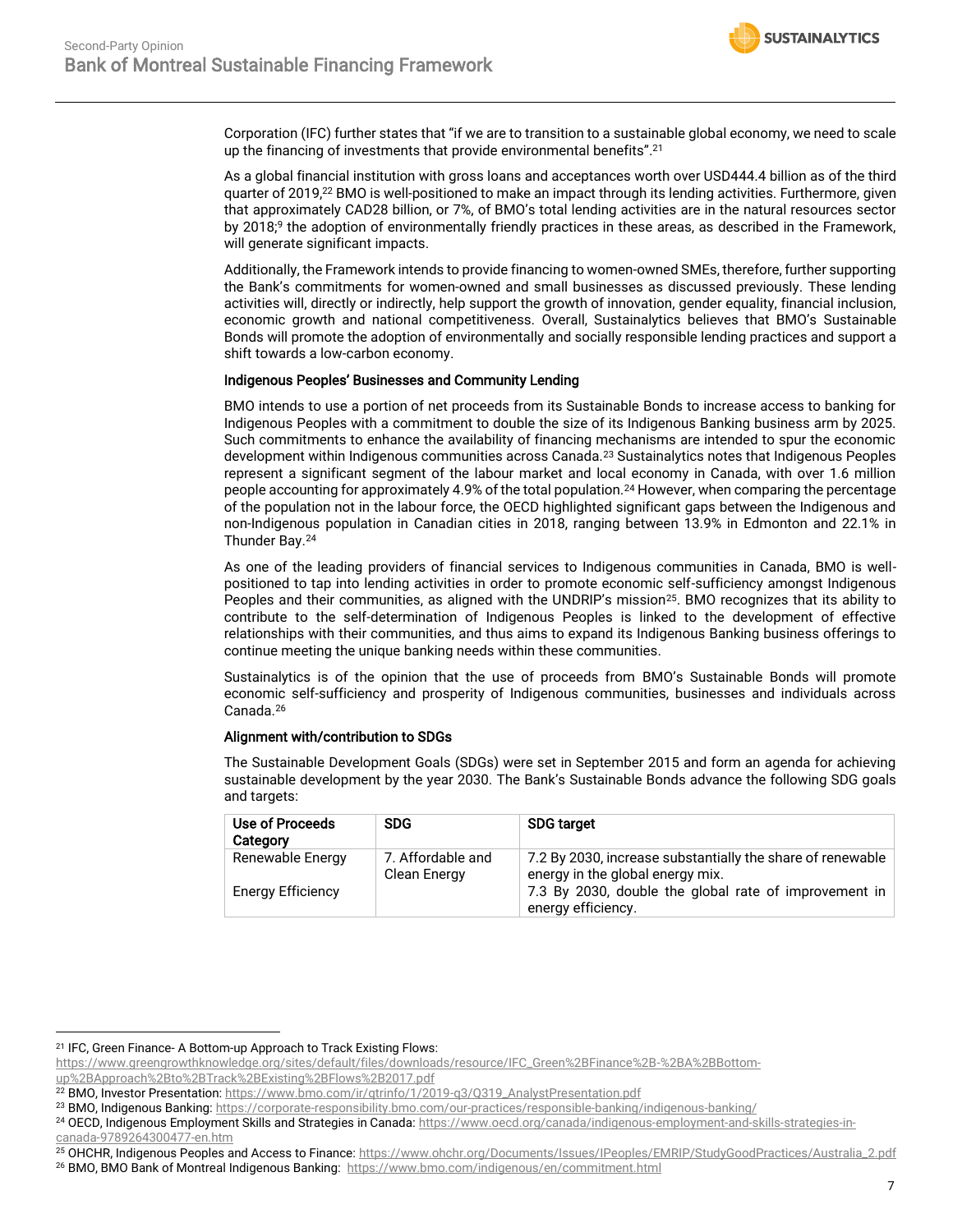

| Green Buildings &                                                                                   | 9. Industry,                                     | 9.1 Develop quality, reliable, sustainable and resilient                                                                                                                                                                                                                                                                                                         |
|-----------------------------------------------------------------------------------------------------|--------------------------------------------------|------------------------------------------------------------------------------------------------------------------------------------------------------------------------------------------------------------------------------------------------------------------------------------------------------------------------------------------------------------------|
| Infrastructure                                                                                      | Innovation and<br>Infrastructure                 | including<br>regional<br>infrastructure,<br>and<br>transborder<br>infrastructure, to support economic development and                                                                                                                                                                                                                                            |
| Affordable Housing                                                                                  |                                                  | human well-being, with a focus on affordable and<br>equitable access for all.                                                                                                                                                                                                                                                                                    |
| <b>Clean Transportation</b>                                                                         | 11. Sustainable<br>Cities and<br>Communities     | 11.1 By 2030, ensure access for all to adequate, safe and<br>affordable housing and basic services and upgrade slums.<br>11.2 By 2030, provide access to safe, affordable,                                                                                                                                                                                       |
|                                                                                                     |                                                  | accessible and sustainable transport systems for all,<br>improving road safety, notably by expanding public<br>transport, with special attention to the needs of those in<br>vulnerable situations, women, children, persons with<br>disabilities and older persons.                                                                                             |
|                                                                                                     |                                                  | 11.B By 2020, substantially increase the number of cities<br>and human settlements adopting and implementing<br>integrated policies and plans towards inclusion, resource<br>efficiency, mitigation and adaptation to climate change,<br>and resilience to disasters.                                                                                            |
| <b>Pollution Prevention</b><br>and Control                                                          | 12. Responsible<br>Consumption and<br>Production | 12.5 By 2030, substantially reduce waste generation<br>through prevention, reduction, recycling and reuse.                                                                                                                                                                                                                                                       |
| Sustainable Water<br>and Wastewater<br>Management                                                   | 6. Clean Water and<br>Sanitation                 | 6.3 By 2030, improve water quality by reducing pollution,<br>eliminating dumping and minimizing release of hazardous<br>chemicals and materials, halving the proportion of<br>untreated wastewater and substantially increasing<br>recycling and safe reuse globally.                                                                                            |
|                                                                                                     | 13. Climate Action                               | 13.1 Strengthen resilience and adaptive capacity to<br>climate-related hazards and natural disasters in all<br>countries.                                                                                                                                                                                                                                        |
| Sustainable<br>Management of<br><b>Living Natural</b><br>Resources &<br><b>Sustainable Land Use</b> | 14. Life Below<br>Water                          | 14.2 By 2020, sustainably manage and protect marine and<br>coastal ecosystems to avoid significant adverse impacts,<br>including by strengthening their resilience, and take action<br>for their restoration in order to achieve healthy and<br>productive oceans.                                                                                               |
|                                                                                                     | 15. Life on Land                                 | 15.A Mobilize and significantly increase financial<br>resources from all sources to conserve and sustainably<br>use biodiversity and ecosystems.                                                                                                                                                                                                                 |
| Women-Owned<br><b>Business Lending</b>                                                              | 5. Gender Equality                               | 5.5 Ensure women's full and effective participation and<br>equal opportunities for leadership at all levels of decision-<br>making in political, economic and public life.                                                                                                                                                                                       |
| Indigenous Peoples'   8. Decent Work and<br><b>Business and</b><br><b>Community Lending</b>         | Economic Growth                                  | 8.3 Promote development-oriented policies that support<br>activities,<br>decent<br>productive<br>job<br>creation,<br>entrepreneurship, creativity and innovation, and encourage<br>the formalization and growth of micro-, small- and<br>medium-sized enterprises, including through access to<br>financial services.                                            |
|                                                                                                     | 10. Reduced<br><b>Inequalities</b>               | 10.2 By 2030, empower and promote the social, economic<br>and political inclusion of all, irrespective of age, sex,<br>disability, race, ethnicity, origin, religion or economic or<br>other status.                                                                                                                                                             |
| <b>Access to Essential</b><br><b>Services</b>                                                       | 3. Good Health and<br>Well-Being                 | 3.8 Achieve universal health coverage, including financial<br>risk protection, access to quality essential health-care<br>services and access to safe, effective, quality and<br>affordable essential medicines and vaccines for all.                                                                                                                            |
|                                                                                                     | 4. Quality Education                             | 4.3 By 2030, ensure equal access for all women and men<br>to affordable and quality technical, vocational and tertiary<br>education, including university.<br>4.4 By 2030, substantially increase the number of youth<br>and adults who have relevant skills, including technical<br>and vocational skills, for employment, decent jobs and<br>entrepreneurship. |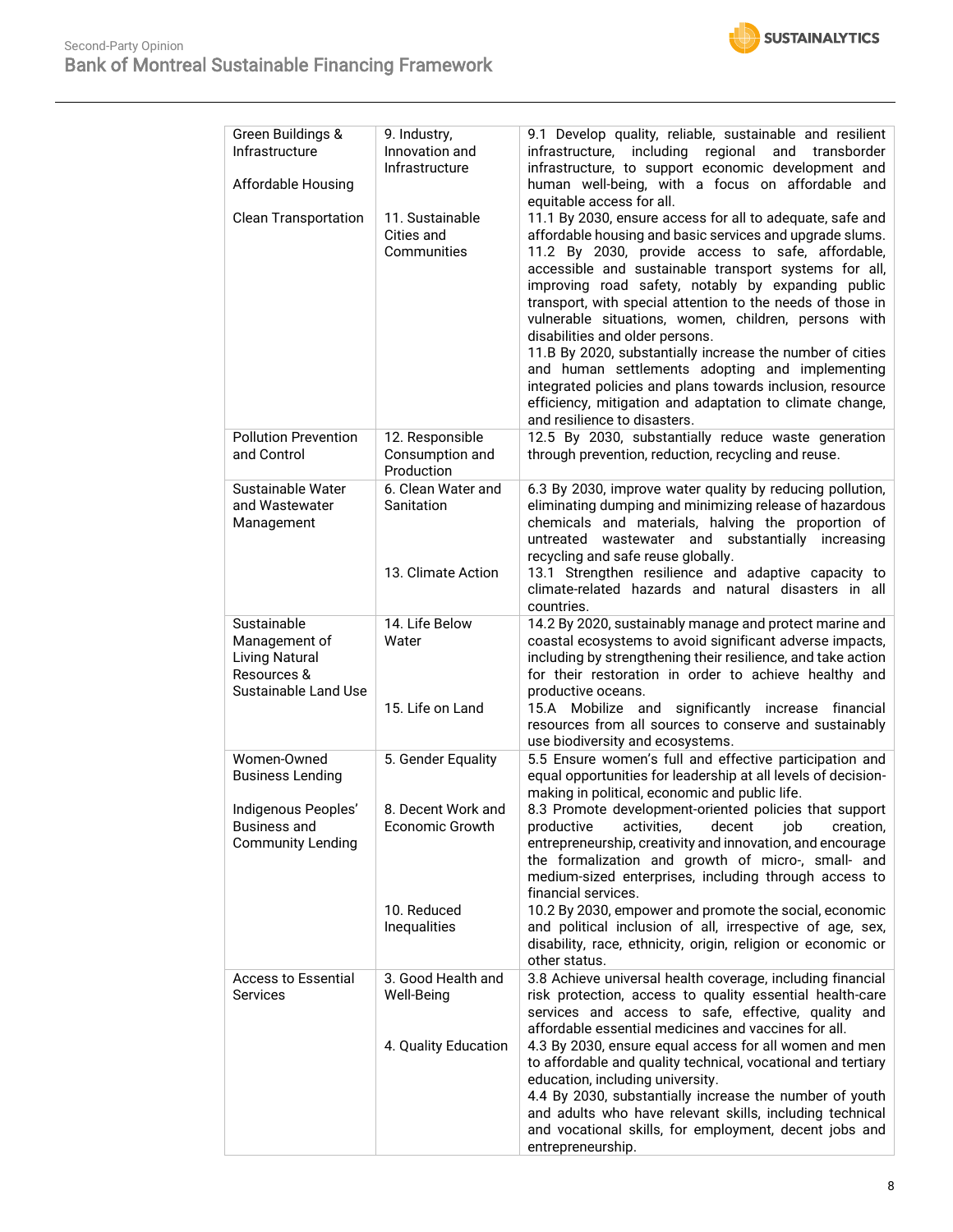

### **Conclusion**

The Bank of Montreal (BMO) has developed a Sustainable Financing Framework to finance or refinance, in whole or in part, a broad range of eligible projects that intend to deliver positive environmental and social outcomes. Sustainalytics believes that BMO's Framework is aligned with its overall sustainability strategy and that the environmental and social use of proceed categories will advance a number of key SDGs. Additionally, Sustainalytics is of the opinion that BMO has sufficient measures to identify, manage and mitigate environmental and social risks commonly associated with the eligible projects funded by the use of proceeds.

Furthermore, Sustainalytics highlights that BMO may invest in infrastructure for education and health care for marginalized population, which will enhance access to public, free or subsidized essential services, and that are recognized as impactful by the SBP 2018.

Overall, Sustainalytics is of the opinion that the Bank of Montreal (BMO) Sustainable Financing Framework is robust, transparent, and in alignment with the Sustainability Bond Guidelines 2018 and the four core components of the Green Bond Principles 2018 and the Social Bond Principles 2018.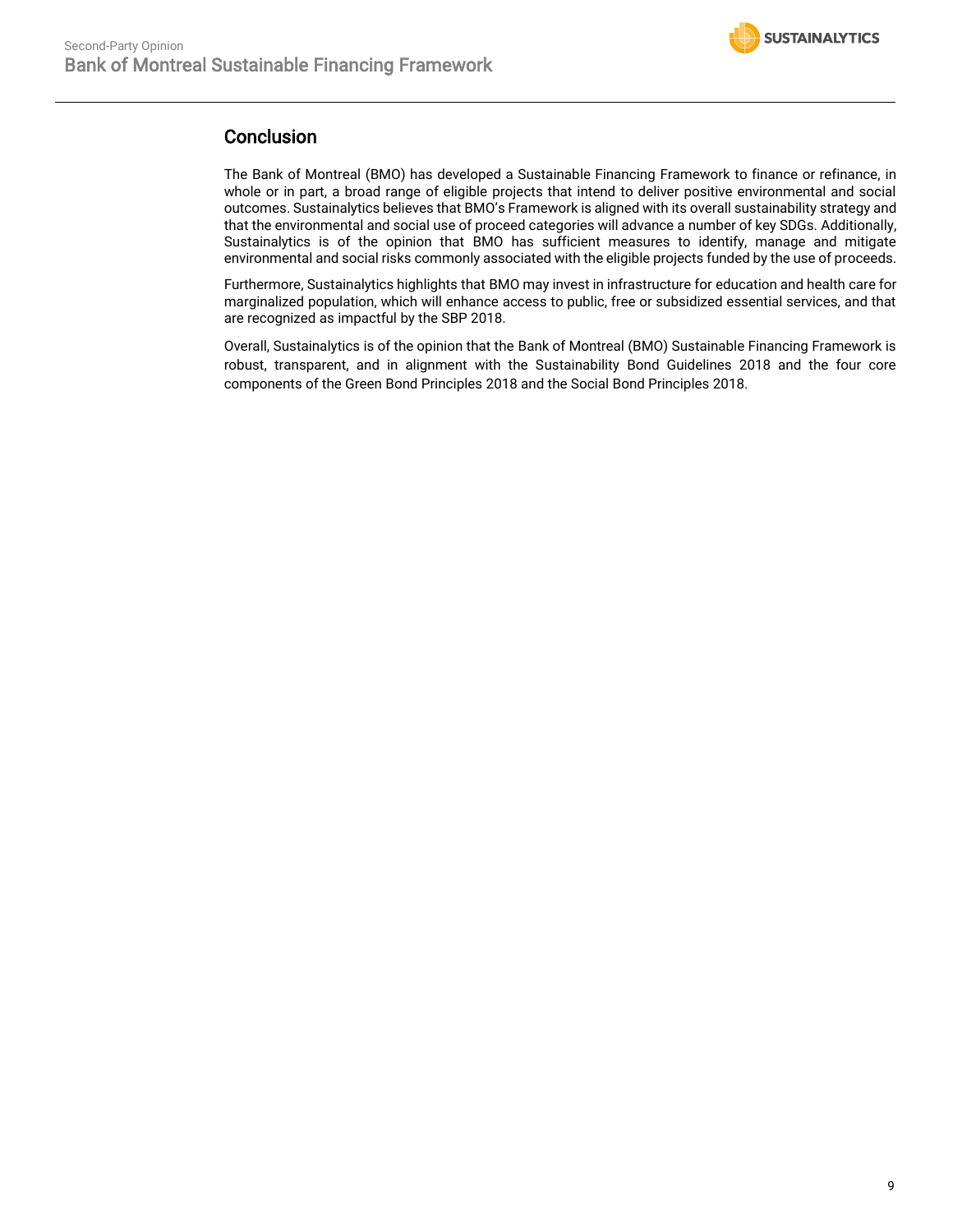

## Appendices

## Appendix 1: LEED Certification Scheme

<span id="page-9-0"></span>

|                             | LEED <sup>27</sup>                                                                                                                                                                                                                                                                                                                                                                                                                                                                                  |
|-----------------------------|-----------------------------------------------------------------------------------------------------------------------------------------------------------------------------------------------------------------------------------------------------------------------------------------------------------------------------------------------------------------------------------------------------------------------------------------------------------------------------------------------------|
| <b>Background</b>           | Leadership in Energy and Environmental Design (LEED) is a US Certification System for<br>residential and commercial buildings used worldwide. LEED was developed by the non-profit U.S.<br>Green Building Council (USGBC) and covers the design, construction, maintenance and operation<br>of buildings.                                                                                                                                                                                           |
| <b>Certification levels</b> | Certified<br>Silver<br>Gold<br>Platinum                                                                                                                                                                                                                                                                                                                                                                                                                                                             |
| <b>Areas of Assessment</b>  | • Energy and atmosphere<br>• Sustainable Sites<br>• Location and Transportation<br>• Materials and resources<br>• Water efficiency<br>• Indoor environmental quality<br>• Innovation in Design<br>• Regional Priority                                                                                                                                                                                                                                                                               |
| <b>Requirements</b>         | Prerequisites (independent of level of certification) + Credits with associated points<br>These points are then added together to obtain the LEED level of certification<br>There are several different rating systems within LEED. Each rating system is designed to apply<br>to a specific sector (e.g. New Construction, Major Renovation, Core and Shell Development,<br>Schools-/Retail-/Healthcare New Construction and Major Renovations, Existing Buildings:<br>Operation and Maintenance). |
| Performance display         |                                                                                                                                                                                                                                                                                                                                                                                                                                                                                                     |

<sup>27</sup> USGBC, LEED[: www.usgbc.org/LEED](http://www.usgbc.org/LEED)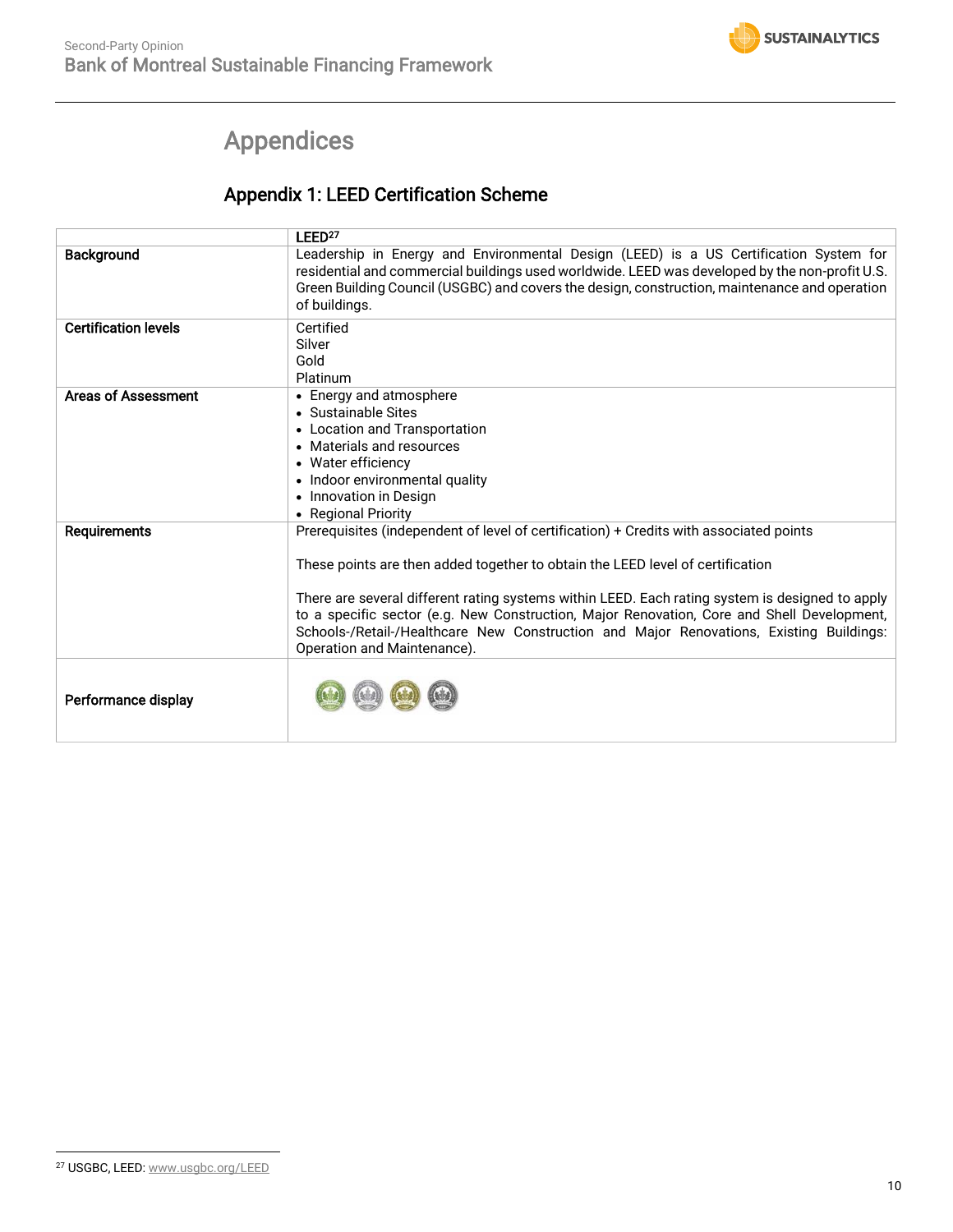

## Appendix 2: Certification Schemes for Agriculture

|                                                              | <b>Rainforest Alliance</b>                                                                                                                                                                                                                                                                                                               | <b>UTZ</b>                                                                                                                                                                                                                                                                        | <b>USDA Organic</b>                                                                                                                                                                                                                                                                                                                                                                                                                          |
|--------------------------------------------------------------|------------------------------------------------------------------------------------------------------------------------------------------------------------------------------------------------------------------------------------------------------------------------------------------------------------------------------------------|-----------------------------------------------------------------------------------------------------------------------------------------------------------------------------------------------------------------------------------------------------------------------------------|----------------------------------------------------------------------------------------------------------------------------------------------------------------------------------------------------------------------------------------------------------------------------------------------------------------------------------------------------------------------------------------------------------------------------------------------|
| Background                                                   | The Rainforest Alliance Seal is a<br>global certification system for<br>Agriculture, Forestry and Tourism.<br>The Rainforest Alliance<br>certification indicates compliance<br>with the organization's standards<br>for environmental, social and<br>economic sustainability.<br>Rainforest Alliance merged with<br>UTZ in January 2018. | The UTZ Label is a global<br>certification system for coffee,<br>cocoa, tea and hazelnuts. The UTZ<br>certification incorporates<br>environmental, social, farm<br>management and farming<br>practices considerations. UTZ<br>merged with Rainforest Alliance in<br>January 2018. | The USDA Organic label is a US<br>certification system overseen,<br>administered and enforced by the<br>National Organic Program of the<br>United States Department of<br>Agriculture. The US Organic label is<br>regulated by the US Organic Foods<br>Production Act of 1990 and<br>involves input from the National<br>Organic Standards Board (a<br>Federal Advisory Committee made<br>up of 15 members of the public)<br>and the public. |
| Clear positive<br>impact                                     | Promoting sustainable practices in<br>agriculture, forestry and tourism.                                                                                                                                                                                                                                                                 | Promoting sustainable practices in<br>Coffee, Cocoa Tea and Hazelnut<br>farming and trading.                                                                                                                                                                                      | Promoting sustainable farming<br>practices that improve water<br>quality, conserve energy, increase<br>biodiversity and contribute to soil<br>health.                                                                                                                                                                                                                                                                                        |
| Minimum<br>standards                                         | Rainforest alliance establishes a<br>minimum threshold for impact<br>through critical criteria and<br>requires farmers to go beyond by<br>demonstrating improved<br>sustainability on 14 continuous<br>improvement criteria.                                                                                                             | UTZ establishes a minimum<br>threshold for impact through<br>mandatory points and additional<br>points, and requires farmers to go<br>beyond by demonstrating<br>compliance with an increasingly<br>large proportion of both mandatory<br>and additional points.                  | The USDA Organic seal sets strict<br>production and labeling<br>requirements:<br>• produced without genetic<br>engineering, ionizing radiation or<br>sewage sludge<br>• produced using allowed<br>substances based on a<br>comprehensive list of authorized<br>synthetic and non-synthetic<br>substances<br>overseen by a USDA NOP<br>authorized agent                                                                                       |
| Scope of<br>certification or<br>programme                    | Rainforest alliance addresses key<br>risks such as human rights, child<br>labour, pesticide use and<br>biodiversity use through its criteria.                                                                                                                                                                                            | UTZ addresses key risks such as<br>human rights, child labour,<br>pesticide use and biodiversity use<br>through its criteria.                                                                                                                                                     | The USDA Organic system<br>addresses key risks such as<br>substance use through the<br>regulation of synthetic and non-<br>synthetic substances to preserve<br>soil quality and in line with federal<br>guidelines on animal raising<br>practices, pest and weed control<br>and the use of additives.                                                                                                                                        |
| Verification of<br>standards and risk<br>mitigation          | Certified entities undergo third<br>party verification to ensure<br>compliance with criteria and<br>continuous improvement.                                                                                                                                                                                                              | Certified entities undergo third<br>party verification to ensure<br>compliance with criteria and<br>continuous improvement.                                                                                                                                                       | The USDA seal has a twofold<br>enforcement mechanism, one by<br>Organic Certifiers and one by the<br><b>USDA Agricultural Marketing</b><br>Services. The two bodies undergo<br>audits to ensure compliance with<br>criteria and continuous<br>improvement at least once a year<br>or unannounced.                                                                                                                                            |
| Third party<br>expertise and<br>multi-stakeholder<br>process | Standard setting is aligned with the<br><b>ISEAL Standard Setting Code.</b>                                                                                                                                                                                                                                                              | Standard setting is aligned with the<br><b>ISEAL Standard Setting Code.</b>                                                                                                                                                                                                       | The USDA Organic seal is<br>organized by the National Organic<br>Program which develops the rules<br>and regulations for the production,<br>handling, labeling and enforcement<br>of all USDA organic products. This<br>process receives input from the<br>national Organic Standards Board<br>(a Federal Advisory Committee                                                                                                                 |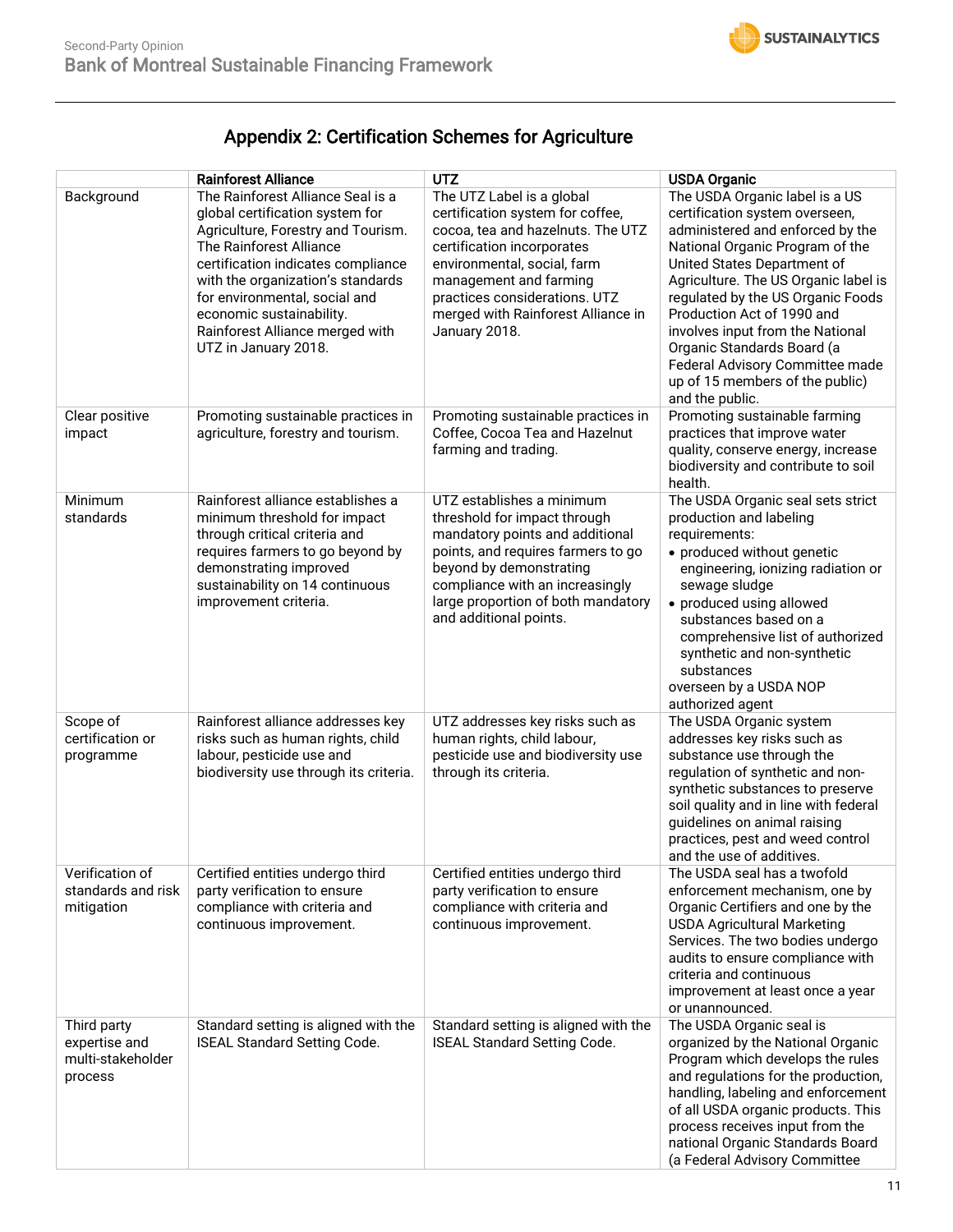

|                               |                                                                                                                                                                                                                                                                                                                                                                                                                                           |                                                                                                                                                                                                                                                                                                                                                                                                                                                                                                                                                                   | made of 15 members of the public)<br>and the general public.                                                                                                                                                                                                                                                                                                                                                                                                                                                   |
|-------------------------------|-------------------------------------------------------------------------------------------------------------------------------------------------------------------------------------------------------------------------------------------------------------------------------------------------------------------------------------------------------------------------------------------------------------------------------------------|-------------------------------------------------------------------------------------------------------------------------------------------------------------------------------------------------------------------------------------------------------------------------------------------------------------------------------------------------------------------------------------------------------------------------------------------------------------------------------------------------------------------------------------------------------------------|----------------------------------------------------------------------------------------------------------------------------------------------------------------------------------------------------------------------------------------------------------------------------------------------------------------------------------------------------------------------------------------------------------------------------------------------------------------------------------------------------------------|
| Performance<br>Display        |                                                                                                                                                                                                                                                                                                                                                                                                                                           | Better farming<br><b>Better future</b>                                                                                                                                                                                                                                                                                                                                                                                                                                                                                                                            | USDA<br>ORGANIC                                                                                                                                                                                                                                                                                                                                                                                                                                                                                                |
| Third-party<br>verified       | Africert<br>$\bullet$<br>Conservacion y Desarrollo<br>$\bullet$<br>Certified S.A.<br>Imaflora<br>$\bullet$<br>IMO India<br>$\bullet$<br><b>CERES</b><br>$\bullet$<br><b>IBD</b><br>$\bullet$<br>Indocert<br>$\bullet$<br><b>NaturaCert</b><br>$\bullet$<br>Productos y Procesos<br>$\bullet$<br>Sustenables, A.C.<br><b>NEPCon</b><br>$\bullet$                                                                                           | 60 UTZ approved certification<br>bodies split by country and by<br>relevant commodity (coffee, cocoa,<br>tea, hazelnut, herbals. Rooibos)                                                                                                                                                                                                                                                                                                                                                                                                                         | 80 certifying agents are USDA<br>accredited and authorized to<br>certify operations under the USDA<br>organic standards. 48 of the 80<br>certifying authorities are US based<br>and 32 are in foreign countries.<br>Most certifying agents are directly<br>accredited by the USDA National<br>Organic Program, with an<br>additional 21 members being<br>officially authorized through<br>recognition agreements between<br>US and other governments.                                                          |
| Qualitative<br>considerations | Global recognition across 76<br>countries around the world. There<br>are 763 Rainforest Alliance<br>certified products and more than<br>1,354,057 people which have<br>conducted training, certification<br>and verification under the<br>Rainforest Alliance standard.<br>Rigurous on the enforcement of<br>minimum standards and strong<br>governance over the<br>implementaton of social and<br>environmental mitigation<br>processes. | Global recognition across 131<br>countries around the world. There<br>are 987,000 UTZ Certified farmers<br>in the UTZ programme with more<br>than 368,000 workers on the UTZ<br>certified farms in 41 producing<br>countries and more than 3.4<br>million hectares of UTZ certified<br>crops. The UTZ name or label is<br>present on more than 15,000<br>products in 131 countries<br>worlwide.<br>Rigurous on the enforcement of<br>minimum standards and strong<br>governance over the<br>implementaton of social and<br>environmental mitigation<br>processes. | Under the USDA Organic seal, the<br>US federal legislation allows thre<br>levels of organic foods, namely:<br>purely organic products made<br>entirely with certified organic<br>ingredient and labeled 100%<br>organic, products with at least 95%<br>organic ingredients. Both<br>categories are allowed to be<br>certified USDA Organic. A third<br>category with at least 70% organic<br>ingredients may be labeled as<br>"made with organic ingredients",<br>but cannot display the USDA<br>Organic seal. |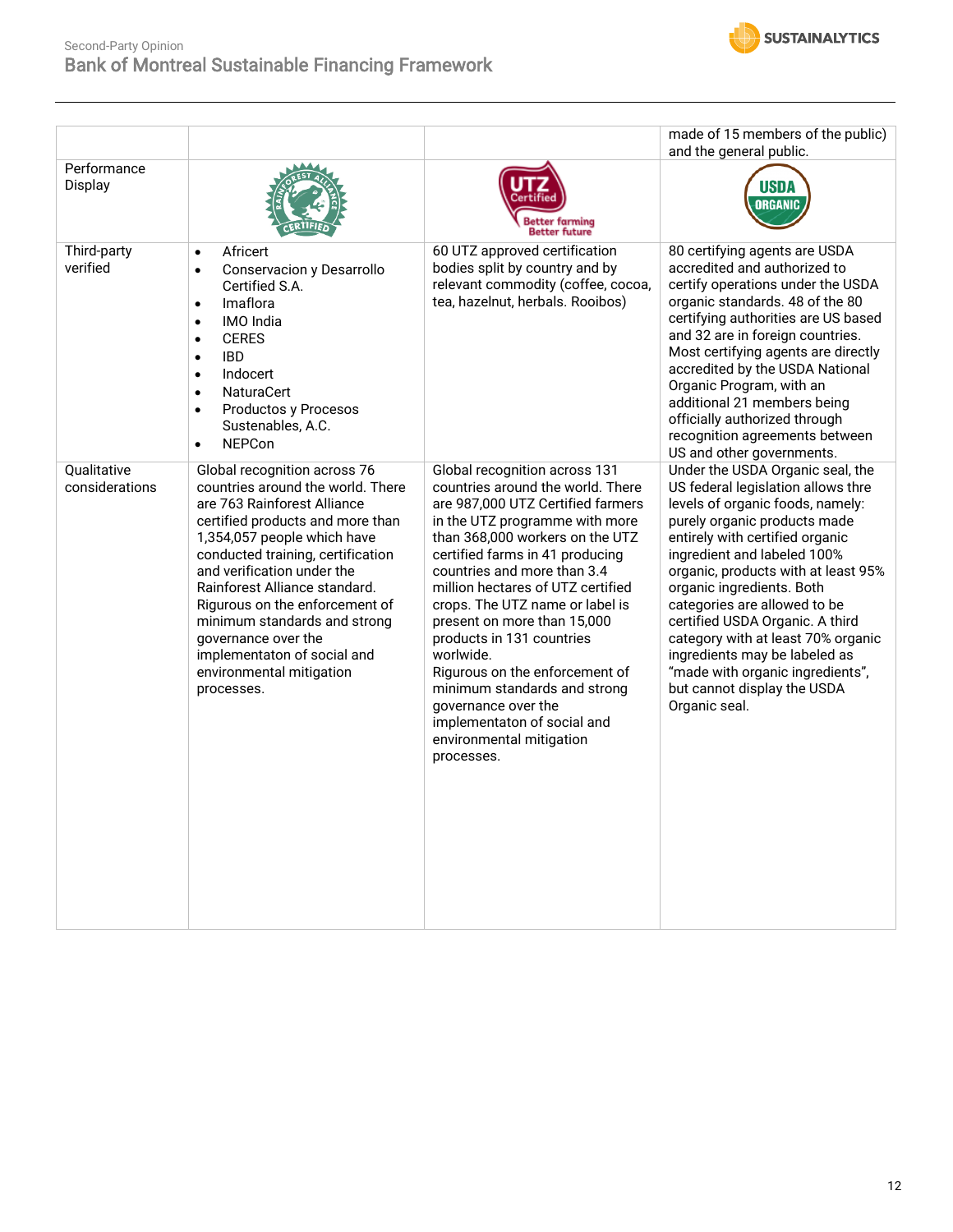## Appendix 3: Certification Schemes for Fishery and Aquaculture

|                                           | <b>Marine Stewardship</b><br>Council <sup>28</sup>                                                                                                                                                                                                                                                                                                     | <b>Aquaculture Stewardship</b><br>Council <sup>29</sup>                                                                                                                                                                                                                                                                                                                                                                                                           | <b>Best Aquaculture</b><br>Practices <sup>30</sup>                                                                                                                                                                                                                                                                                                                                                                                                                                  | <b>GSSI</b>                                                                                                                                                                                                                                                                                                   |
|-------------------------------------------|--------------------------------------------------------------------------------------------------------------------------------------------------------------------------------------------------------------------------------------------------------------------------------------------------------------------------------------------------------|-------------------------------------------------------------------------------------------------------------------------------------------------------------------------------------------------------------------------------------------------------------------------------------------------------------------------------------------------------------------------------------------------------------------------------------------------------------------|-------------------------------------------------------------------------------------------------------------------------------------------------------------------------------------------------------------------------------------------------------------------------------------------------------------------------------------------------------------------------------------------------------------------------------------------------------------------------------------|---------------------------------------------------------------------------------------------------------------------------------------------------------------------------------------------------------------------------------------------------------------------------------------------------------------|
| Background                                | Marine Stewardship<br>Council (MSC) is a non-<br>profit organization<br>founded in 1996, that<br>issues eco-label<br>certifications for fisheries<br>which are sustainable<br>and well-managed.                                                                                                                                                        | The Aquaculture<br><b>Stewardship Council</b><br>(ASC) is an independent,<br>international NGO that<br>manages the ASC<br>certification and labelling<br>program for responsible<br>aquaculture.                                                                                                                                                                                                                                                                  | The BAP certification is<br>administered by the<br>Global Aquaculture<br>Alliance (GAA), a non-<br>profit organization<br>focused on advocacy, the<br>education and leadership<br>of on responsible<br>aquaculture matters.                                                                                                                                                                                                                                                         | The Global Sustainable<br>Seafood Initiative (GSSI)<br>was created to fill the<br>need for a globally<br>accepted tool to provide<br>an objective and<br>transparent assessment<br>of the performance and<br>provide recognition of<br>credible and responsible<br>seafood certification<br>schemes.          |
| Clear positive<br>impact                  | Promoting sustainable<br>fisheries practices.                                                                                                                                                                                                                                                                                                          | Promoting sustainable<br>aquaculture practices.                                                                                                                                                                                                                                                                                                                                                                                                                   | Promoting sustainable<br>aquaculture practices.                                                                                                                                                                                                                                                                                                                                                                                                                                     | Promoting credible and<br>impactful seafood<br>certification programs.                                                                                                                                                                                                                                        |
| Minimum<br>standards                      | A minimum score must<br>be met across each of<br>the performance<br>indicators.<br>As a condition to<br>certification, low-scoring<br>indicators must be<br>accompanied by action<br>plans for improvement.                                                                                                                                            | Quantiative and<br>qualitative thresholds<br>which are designed to be<br>measurable, metric- and<br>performance-based.<br>Certification may be<br>granted with a "variance"<br>to certain requirements of<br>the standard. This<br>variance is designed to<br>allow the standard to<br>adapt to local conditions,<br>but has been criticized for<br>weakening the standard<br>and overriding the<br>consultations involved in<br>the standard-setting<br>process. | The BAP assessment has<br>mandatory minimums,<br>but also includes<br>indicators which allow<br>the proponent to define<br>individual targets.<br>As the certification<br>process is fishery-<br>specific, the standard<br>may be more robust for<br>some species. For<br>example, the Monterey<br>Bay Aquarium's Seafood<br>Watch programme<br>recommends BAP as a<br>reputable label for<br>freshwater fish, mussels,<br>and shrimp, but not<br>salmon, scallops, or<br>clams. 31 | Through its Global<br>Benchmark Tool, GSSI<br>provides formal<br>recognition to credible<br>certification<br>schemes with<br>demonstrated<br>responsible practices<br>by evaluating governance<br>criteria and operational<br>management criteria. The<br>benchmark covers both<br>fisheries and aquaculture. |
| Scope of<br>certification or<br>programme | The MSC standard<br>consists of a fisheries<br>standard and a chain of<br>custody standard.<br>The Fishery Standard<br>assesse three core<br>principles: sustainable<br>fish stocks, minimising<br>environmental impact,<br>and effective fisheries<br>management; collectively<br>these account for the<br>major environmental and<br>social impacts. | ASC encompasses nine<br>farm standards, covering<br>15 fish species as well as<br>the harvest of seaweed.<br>These farm standars lay<br>out minimum<br>requirements regarding<br>both environmental and<br>social performance.<br>Additionally, a Chain of<br>Custody Standard is<br>mandatory for all supply<br>chain actors in order to<br>ensure traceablity.                                                                                                  | Different certifications<br>are available for different<br>parts of the supply chain:<br>farms, processing plants,<br>hatcheries, feed mills. In<br>practice, that means that<br>a processing plant that<br>does not necessarily<br>source all of its fish from<br>certified farms can still<br>be certified (a star rating<br>display on the label<br>provides this<br>information).                                                                                               | GSSI addresses key risks<br>through its<br>benchmarking, including<br>stakeholder engagement,<br>antibiotic use, animal<br>health and impacts on<br>local habitat and water<br>resources.                                                                                                                     |

<sup>28</sup> MSC, The MSC Fisheries Standard: <https://www.msc.org/standards-and-certification/fisheries-standard>

<sup>29</sup> ASC, Farm standards[: https://www.asc-aqua.org/what-we-do/our-standards/farm-standards/](https://www.asc-aqua.org/what-we-do/our-standards/farm-standards/)

<sup>30</sup> Best Aquaculture Practices Certification, About Best Aquaculture Practices[: https://www.bapcertification.org/About](https://www.bapcertification.org/About)

<sup>31</sup> Seafood Watch, Eco-Certification: https://www.seafoodwatch.org/seafood-recommendations/eco-certification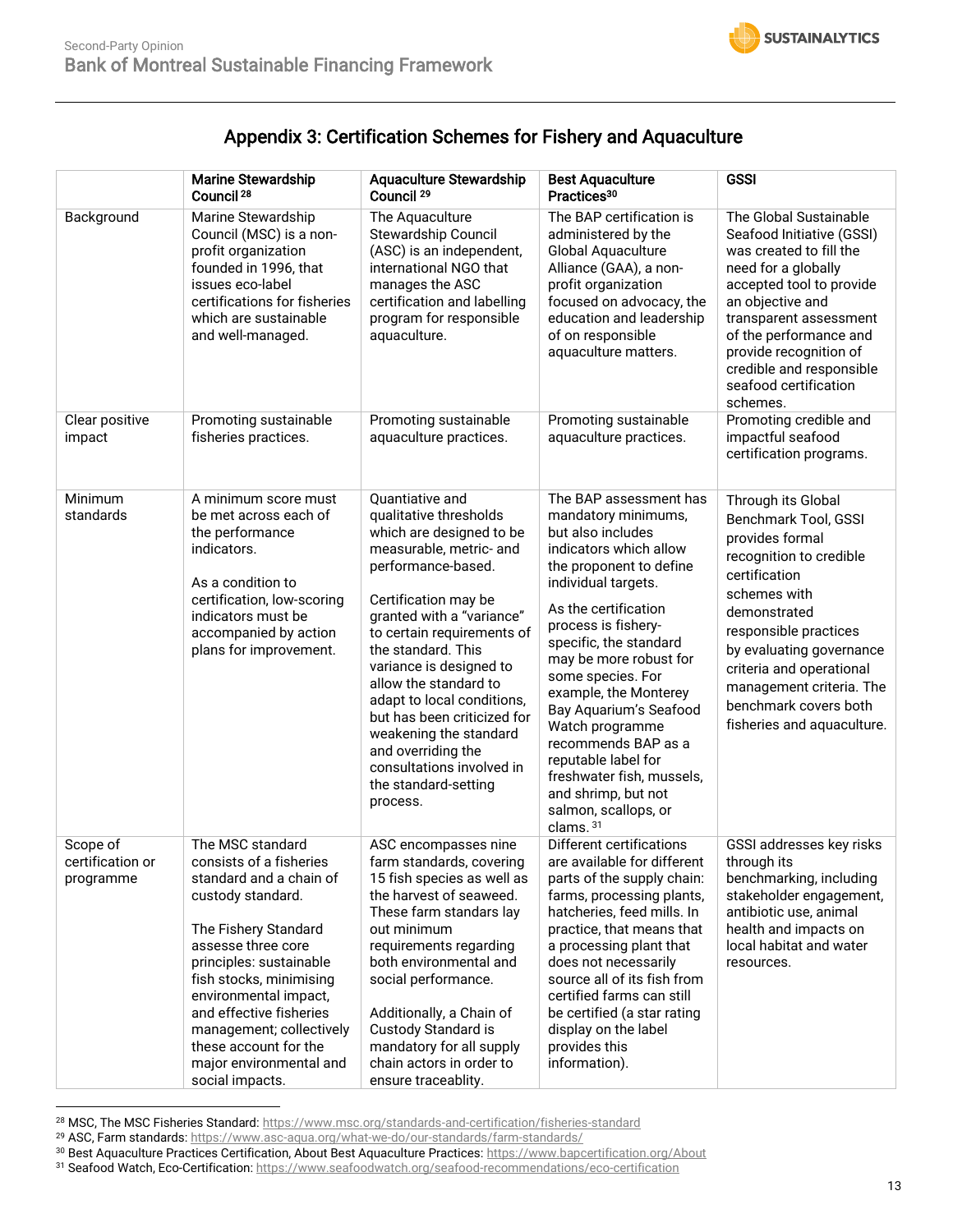

| Verification of<br>standards and<br>risk mitigation          | The Chain of Custody<br>standard addresses<br>certified spirchsing,<br>product identification,<br>seperation, traceability<br>and records, and good<br>management.<br>Third-party conformity<br>assessment bodies<br>(CABs), certified by<br><b>Accreditation Service</b><br>International (ASI) carry<br>out assessments in line<br>with the MSC standard<br>and ISO 17065.<br>Certification is valid for<br>up to five years.                                                                                       | Third-party conformity<br>assessment bodies<br>(CABs), certified by<br><b>Accreditation Service</b><br>International (ASI) carry<br>out assessments in line<br>with the ASC standard<br>and ISO 17065.<br>Major non-compliances<br>must be remedied within<br>three months.                                                                                                                                                    | Within each fishery-<br>specific standard there<br>are requirements and<br>recommendations which<br>apply to social,<br>environmental, animal<br>health & welfare, and<br>food safety issues.<br>Third-party certification<br>bodies such as Global<br>Trust, Bureau Veritas,<br>Control Union, Lloyd's<br>Register, NSF, SGS<br>assess compliance<br>against the standard.<br>Non-compliance<br>precludes recertification<br>until the violation is<br>remedied. | Formal recognition is<br>provided to certification<br>schemes that undergo<br>assessments to ensure<br>compliance with criteria.                                                                         |
|--------------------------------------------------------------|-----------------------------------------------------------------------------------------------------------------------------------------------------------------------------------------------------------------------------------------------------------------------------------------------------------------------------------------------------------------------------------------------------------------------------------------------------------------------------------------------------------------------|--------------------------------------------------------------------------------------------------------------------------------------------------------------------------------------------------------------------------------------------------------------------------------------------------------------------------------------------------------------------------------------------------------------------------------|-------------------------------------------------------------------------------------------------------------------------------------------------------------------------------------------------------------------------------------------------------------------------------------------------------------------------------------------------------------------------------------------------------------------------------------------------------------------|----------------------------------------------------------------------------------------------------------------------------------------------------------------------------------------------------------|
| Third party<br>expertise and<br>multi-stakeholder<br>process | Aligned with the UN Code<br>of Conduct for<br>Reponsible Fishing, and<br>further informed by the<br><b>Global Sustainable</b><br>Seafood Initiative (GSSI),<br><b>World Trade Organization</b><br>(WTO), and International<br>Social and Environmental<br>Accreditation and<br>Labelling (ISEAL)                                                                                                                                                                                                                      | Developed in line with<br>United Nation's Food and<br>Agriculture Organization)<br>UN FAO) and<br>International Labour<br>Organisation (ILO)<br>principles.<br>Managed in accordance<br>with the International<br>Social and Environmental<br>Accreditation and<br>Labelling (ISEAL) Codes<br>of Good Practice.                                                                                                                | The standard is managed<br>by an oversight<br>committee, which takes<br>development input from a<br>technical committee as<br>well as public comments.<br>Aligned with Global Food<br>Safety Initiative (GFSI),<br><b>Global Social Compliance</b><br>Programme (GSCP) and<br><b>Global Sustainable</b><br>Seafood Initiative (GSSI).                                                                                                                             | GSSI delivers recognition<br>of seafood certification<br>schemes aligned with the<br>FAO Guidelines.                                                                                                     |
| Performance<br>display                                       | SUSTAINABLE<br>SEAFOOD                                                                                                                                                                                                                                                                                                                                                                                                                                                                                                | asc<br>CERTIFIED                                                                                                                                                                                                                                                                                                                                                                                                               |                                                                                                                                                                                                                                                                                                                                                                                                                                                                   | <b>EAFOOD INITIATIVE</b>                                                                                                                                                                                 |
| Qualitative<br>considerations                                | The MSC label is the<br>most widely recognized<br>sustainable fisheries<br>label worldwide, and is<br>generally accepted to<br>have positive impacts on<br>marine environments.<br>Proponents of the label<br>cite the transparent<br>science-based process<br>for approval and its<br>successful engagement<br>with industry groups.<br>Criticism from various<br>observers include lack of<br>focus on preventing by-<br>catch, protecting marine<br>mammals and<br>endangered species,<br>follow-up on conditions, | Widely recognized, and<br>modeled on the<br>successful MSC<br>certification.<br>Some criticism has been<br>focused on the ability to<br>certify with a "variance",<br>in which certain aspects<br>of the standard can be<br>interpreted or waived<br>during the audit<br>procedure.<br>While a reputable<br>certification overall, the<br>standard does not fully<br>mitigate all the risks<br>associated with<br>aquaculture. | Widely recognized within<br>the industry.<br>As the certification<br>process is fishery-<br>specific, the standard<br>may be more robust for<br>some species than for<br>other.<br>While a reputable<br>certification overall, the<br>standard does not fully<br>mitigate all the risks<br>associated with<br>aquaculture.                                                                                                                                        | Recognition is provided<br>through a 7-step<br>benchmark process that<br>is carried out by a<br>independent experts, the<br>GSSI steering board, the<br>benchmark committee<br>and the GSSI secretariat. |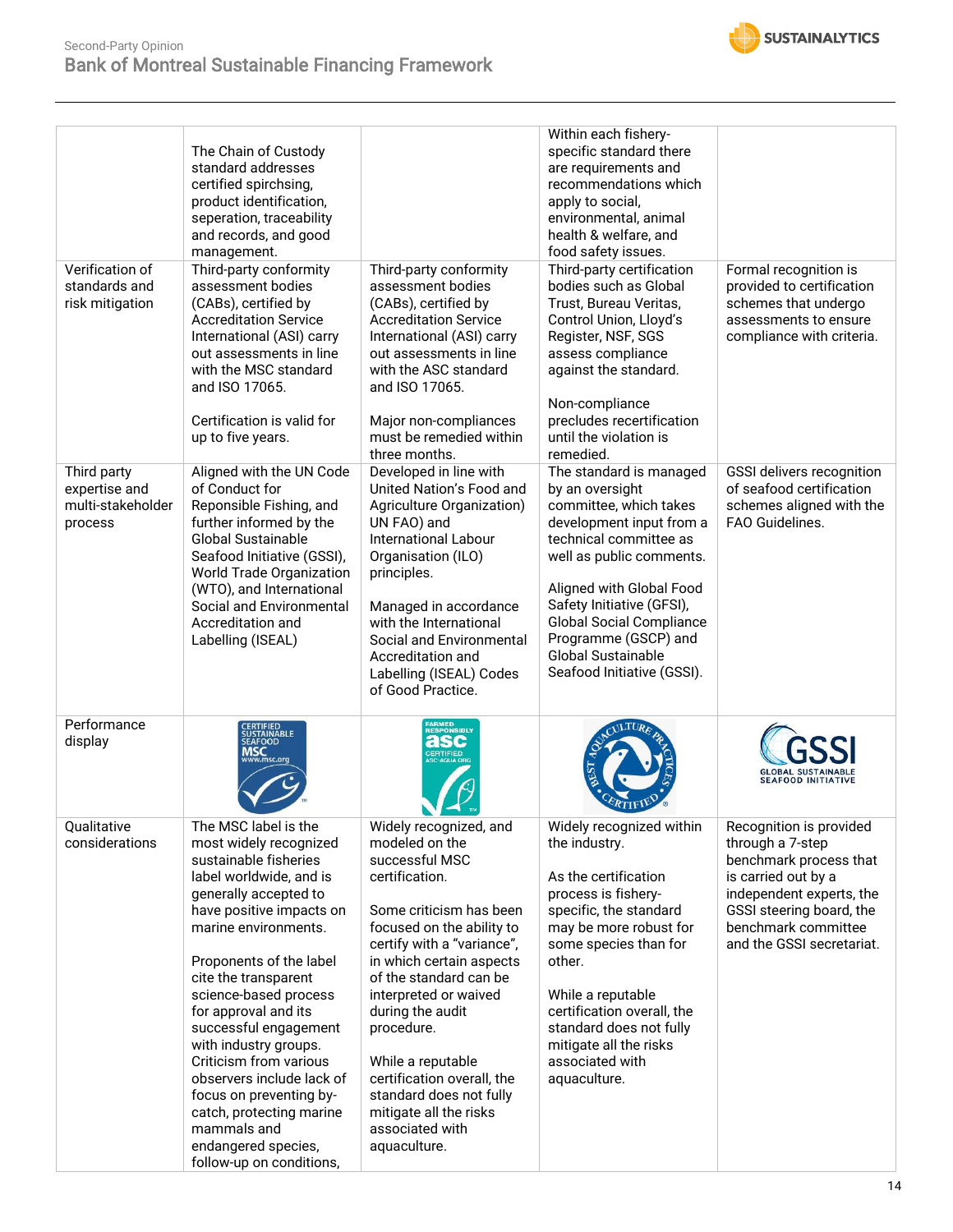

| crew safety, and live      |                                  |
|----------------------------|----------------------------------|
| tracking of supply chains. |                                  |
|                            |                                  |
|                            |                                  |
|                            |                                  |
|                            | GSSI has provided formal         |
|                            | recognition of 7                 |
|                            | certification schemes            |
|                            | including: Alaska                |
|                            | Responsible Fisheries            |
|                            | Management                       |
|                            | Certification Program,           |
|                            | Iceland Responsible              |
|                            | <b>Fisheries Management</b>      |
|                            | Certification Programme,         |
|                            | Marine Stewardship               |
|                            | Council, Best Aquaculture        |
|                            | Practices Certification,         |
|                            | GLOBALG.A.P.                     |
|                            | <b>Aquaculture Certification</b> |
|                            | System, Aquaculture              |
|                            | Stewardship Council              |
|                            | Certification, and               |
|                            |                                  |
|                            | Audubon G.U.L.F RFM              |
|                            | Certification Program.           |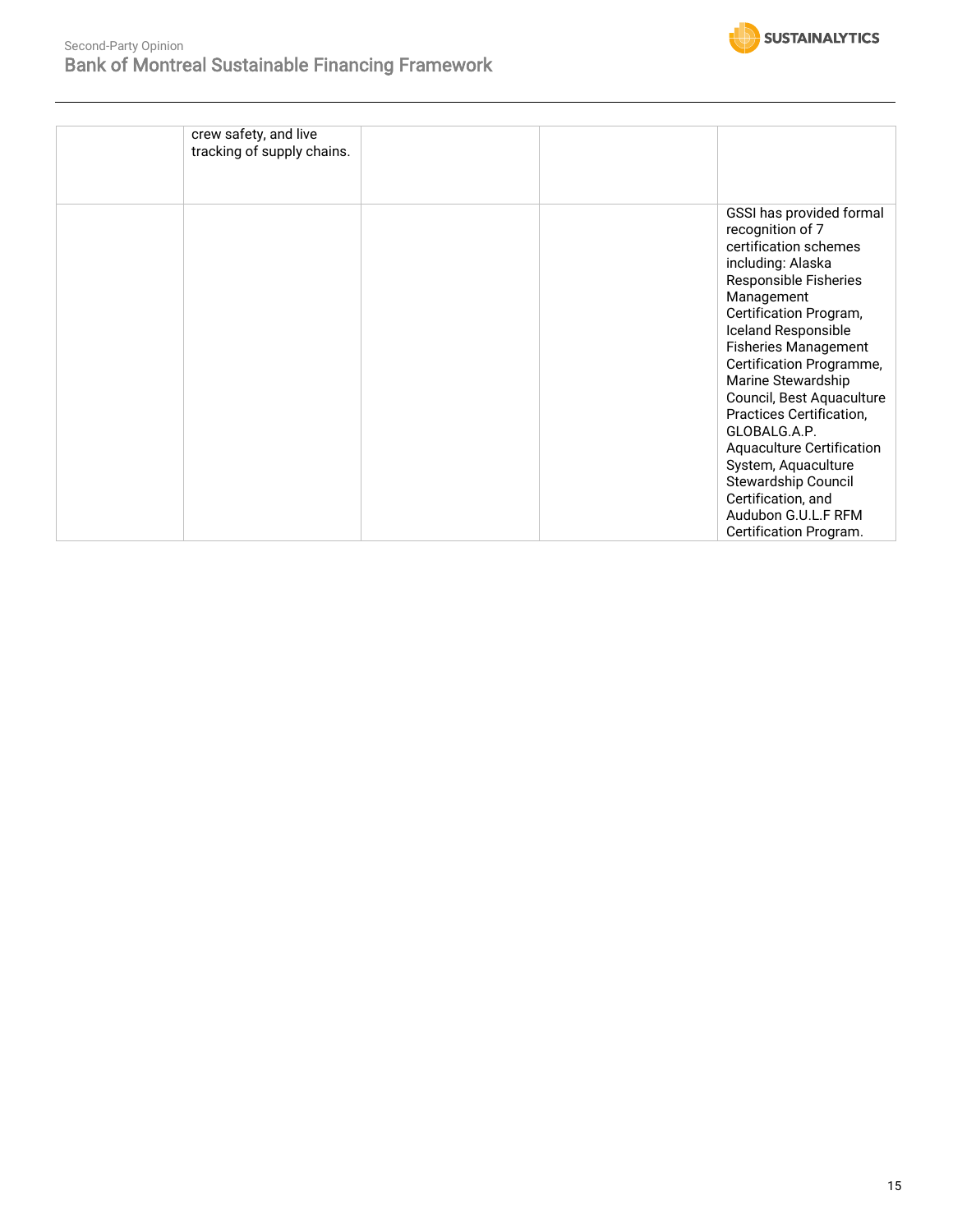### Appendix 4: FSC and PEFC Certifications

Forest Stewardship Council (FSC) and Programme for the Endorsement of Forest Certification (PEFC), including PEFC's Latin American implementation as CERTFOR, are both based on rigorous standards and on a multi-stakeholder structure. Both organizations are in line with international norms such as the International Labor Organization (ILO) conventions, the Convention on Biological Diversity (CBD), and the Convention on International Trade in Endangered Species of Wild Fauna and Flora (CITES). In addition to compliance with laws in the country of certification, both schemes have a set of minimum requirements that companies are required to meet to obtain and maintain certifications. These requirements include compliance with standards around sustainable management of forests, management of environmental impact of operations, preservation of biodiversity, management of socio-economic and community relations, and sourcing of sustainable wood (chain of custody). Furthermore, both FSC and PEFC require external annual audits to ensure compliance and achieve and maintain certification. Despite these similarities, PEFC has faced certain criticisms from civil society actors. These are highlighted below:

- (i) Type of organization: Since the FSC is an international labelling and certification system, it sets its own global standards. The PEFC, in contrast, is not a standard setter, but a mutual recognition scheme. The PEFC sets sustainability benchmarks according to international norms and endorses national certification schemes that comply with these benchmarks. A common criticism of this model is that it allows for more flexibility in the interpretation of international PEFC benchmarks as per regional, cultural, and socio-economic context, and results in the endorsement of less rigorous national certification schemes. However, the process for being endorsed by the PEFC is thorough; any national certification system seeking to obtain PEFC endorsement must submit to a comprehensive assessment process, including independent evaluation and public consultation. This evaluation of compliance with international PEFC benchmarks is carried out by independent, accredited certification organizations.
- (ii) Indigenous People's Rights: FSC and PEFC both identify indigenous rights as an important standard in forest management. Both certification schemes require that forest management activities consider and do not infringe on indigenous people's rights, and the activities are carried out using frameworks ensuring their free and informed consent. A criticism of PEFC is that it requires only engagement with indigenous people in forest management decisions, while the FSC provides performance-oriented targets, and requires forest managers operating on indigenous lands to obtain indigenous people's consent through binding agreements.
- (iii) Sourcing wood from non-certified sources: Both FSC and the PEFC have established standards around sourcing wood from non-certified and controversial sources. FSC's standards direct forest managers to avoid wood harvested in violation of traditional and civil rights. A criticism of the comparable PEFC standard is that it limits identification of controversially sourced wood to situations where the local legislation is violated. However, PEFC standards explicitly reference the violation of local, national, and international legislation with regards to worker's and indigenous people's rights as being a controversial source of wood.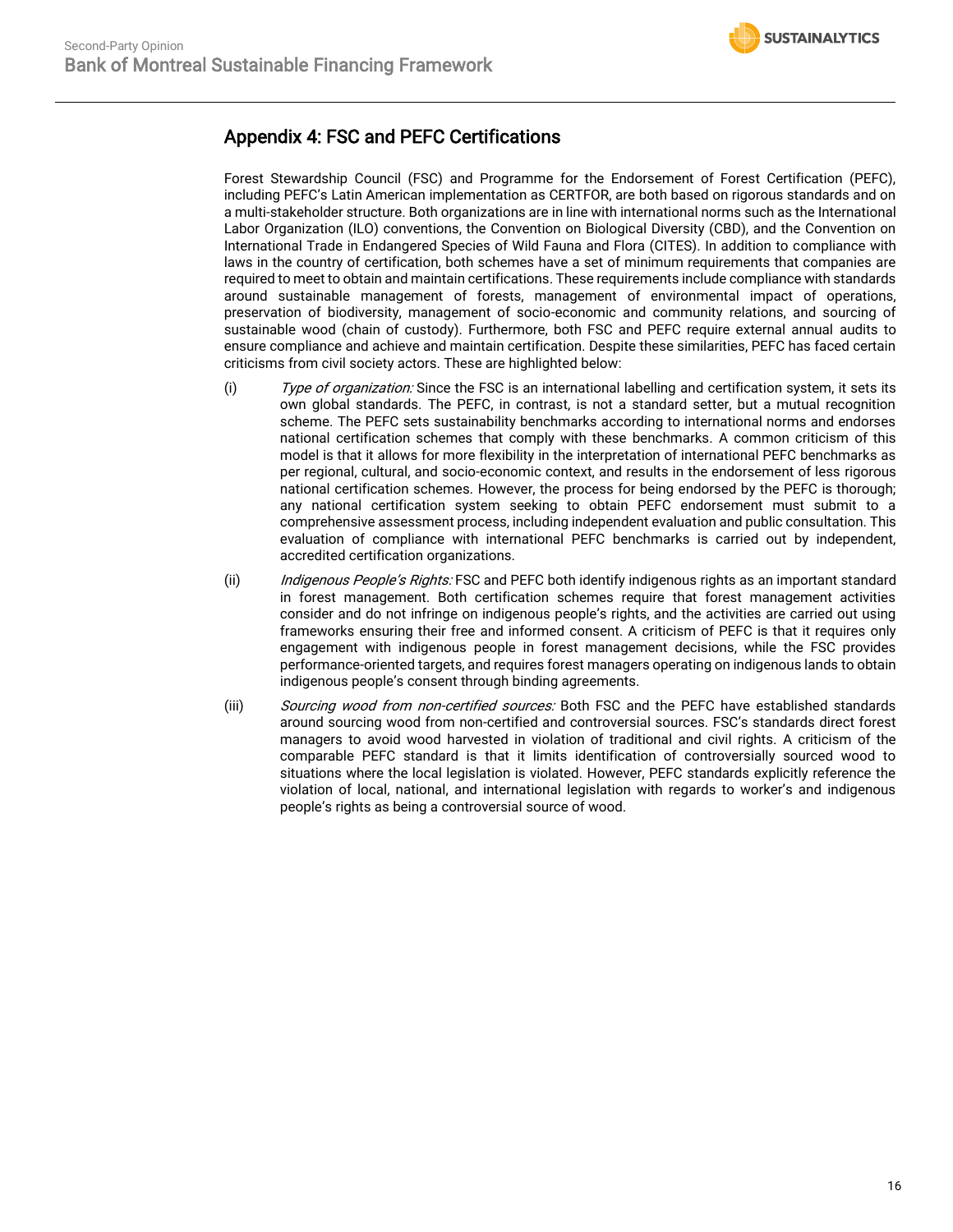

### Appendix 5: Sustainability Bond / Sustainability Bond Programme - External Review Form

### Section 1. Basic Information

| Issuer name:                                                                                                                               | Bank of Montreal                                    |
|--------------------------------------------------------------------------------------------------------------------------------------------|-----------------------------------------------------|
| <b>Sustainability Bond ISIN or Issuer Sustainability</b><br>Bond Framework Name, if applicable.<br>[specify as appropriate]                | Bank of Montreal Sustainable Financing<br>Framework |
| Review provider's name:                                                                                                                    | Sustainalytics                                      |
| Completion date of this form:                                                                                                              | September 09, 2019                                  |
| Publication date of review publication: [where<br>appropriate, specify if it is an update and add<br>reference to earlier relevant review] |                                                     |

### Section 2. Review overview

### SCOPE OF REVIEW

The following may be used or adapted, where appropriate, to summarize the scope of the review.

The review assessed the following elements and confirmed their alignment with the GBPs and SBPs:

☒ Use of Proceeds ☒ Process for Project Evaluation and **Selection ⊠** Management of Proceeds <br> **I I** Reporting

### ROLE(S) OF REVIEW PROVIDER

- ⊠ Consultancy (incl. 2<sup>nd</sup> opinion) □ □ Certification
- ☐ Verification ☐ Rating
- □ Other (*please specify)*:

Note: In case of multiple reviews / different providers, please provide separate forms for each review.

### EXECUTIVE SUMMARY OF REVIEW and/or LINK TO FULL REVIEW (if applicable)

Please refer to Evaluation Summary above.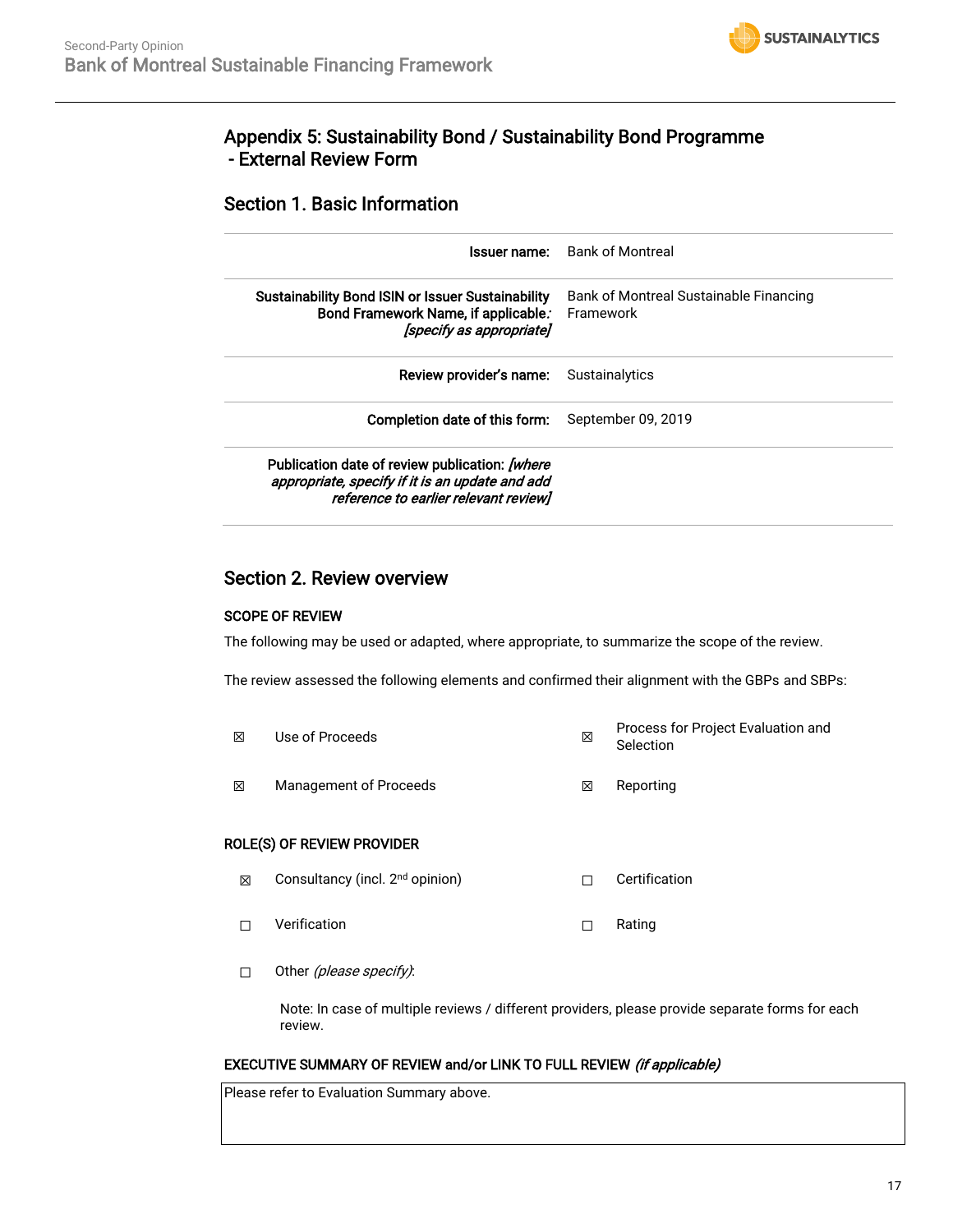

### Section 3. Detailed review

Reviewers are encouraged to provide the information below to the extent possible and use the comment section to explain the scope of their review.

### 1. USE OF PROCEEDS

Overall comment on section (if applicable):

The eligible categories for the use of proceeds – (i) Renewable Energy, (ii) Green Buildings & Infrastructure, (iii) Energy Efficiency, (iv) Clean Transportation, (v) Pollution Prevention and Control, (vi) Sustainable Water and Wastewater Management, (vii) Sustainable Management of Living Natural Resources & Sustainable Land Use, (viii) Indigenous Peoples' Business and Community Lending, (ix) Women-Owned Business Lending, (x) Access to Essential Services, and (xi) Affordable Housing -- align with those recognized by the Green Bond Principles 2018 and Social Bond Principles 2018. Sustainalytics considers the range of eligible projects to have positive environmental and social impacts and to advance a number of key UN Sustainable Development Goals.

#### Use of proceeds categories as per GBP:

| 冈 | Renewable energy                                                                                                                | 冈 | Energy efficiency                                                                  |
|---|---------------------------------------------------------------------------------------------------------------------------------|---|------------------------------------------------------------------------------------|
| 冈 | Pollution prevention and control                                                                                                | ⊠ | Environmentally sustainable management of<br>living natural resources and land use |
| п | Terrestrial and aquatic biodiversity<br>conservation                                                                            | ⊠ | Clean transportation                                                               |
| X | Sustainable water and wastewater<br>management                                                                                  | П | Climate change adaptation                                                          |
| □ | Eco-efficient and/or circular economy<br>adapted products, production technologies<br>and processes                             | ⊠ | Green buildings                                                                    |
| П | Unknown at issuance but currently expected<br>to conform with GBP categories, or other<br>eligible areas not yet stated in GBPs | п | Other (please specify).                                                            |

If applicable please specify the environmental taxonomy, if other than GBPs:

#### Use of proceeds categories as per SBP:

| п | Affordable basic infrastructure                                                        | ⊠ | Access to essential services                                      |
|---|----------------------------------------------------------------------------------------|---|-------------------------------------------------------------------|
| 冈 | Affordable housing                                                                     | ⊠ | Employment generation (through SME financing<br>and microfinance) |
| п | Food security                                                                          | ⊠ | Socioeconomic advancement and<br>empowerment                      |
| п | Unknown at issuance but currently expected<br>to conform with SBP categories, or other |   | Other (please specify):                                           |

If applicable please specify the social taxonomy, if other than SBPs:

#### 2. PROCESS FOR PROJECT EVALUATION AND SELECTION

eligible areas not yet stated in SBPs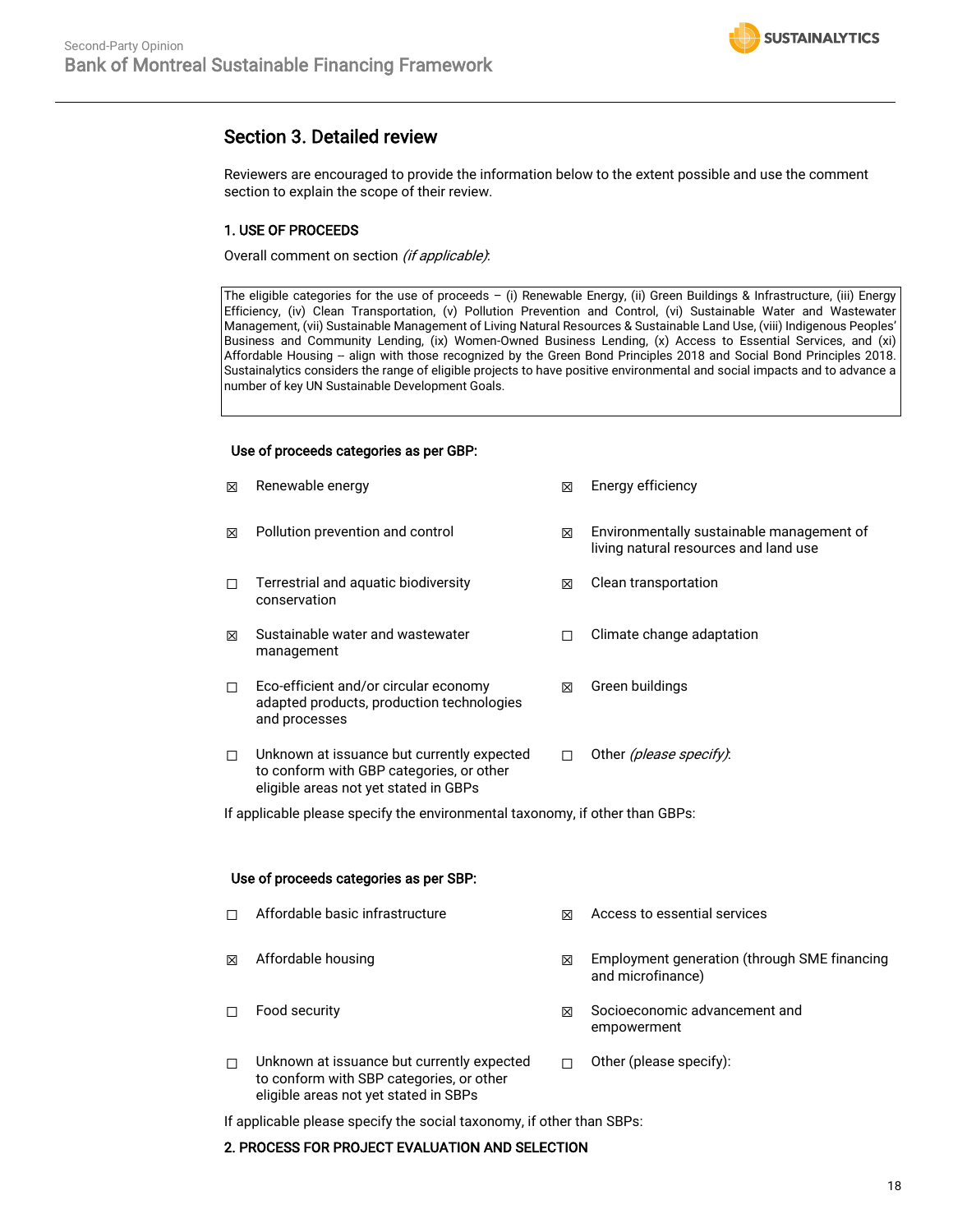

Overall comment on section (if applicable):

BMO has a dedicated Sustainable Bond Working Group (the "SBWG") for the review of eligible projects, ongoing monitoring and validation procedures. The SBWG will comprise of cross-functional team, including representatives from BMO's Sustainability Office. BMO also has an internal environmental and social risk assessment process in place. This is in line with market practice.

### Evaluation and selection

| ⊠                                                  | Credentials on the issuer's social and green<br>objectives                                 | ⊠ | Documented process to determine that<br>projects fit within defined categories                  |  |  |  |  |  |
|----------------------------------------------------|--------------------------------------------------------------------------------------------|---|-------------------------------------------------------------------------------------------------|--|--|--|--|--|
| ⊠                                                  | Defined and transparent criteria for projects<br>eligible for Sustainability Bond proceeds | П | Documented process to identify and<br>manage potential ESG risks associated<br>with the project |  |  |  |  |  |
| П                                                  | Summary criteria for project evaluation and<br>selection publicly available                | П | Other (please specify):                                                                         |  |  |  |  |  |
| Information on Responsibilities and Accountability |                                                                                            |   |                                                                                                 |  |  |  |  |  |

- ☒ Evaluation / Selection criteria subject to external advice or verification ☐ In-house assessment
- ☐ Other (please specify):

#### 3. MANAGEMENT OF PROCEEDS

Overall comment on section (if applicable).

BMO's Sustainability Office will track the net use of proceeds to eligible projects through its internal information systems. Pending allocation, the net proceeds will be held in cash or liquid securities in accordance with BMO's normal liquidity management policy. This is in line with market practice.

#### Tracking of proceeds:

- $\boxtimes$  Sustainability Bond proceeds segregated or tracked by the issuer in an appropriate manner
- $\boxtimes$  Disclosure of intended types of temporary investment instruments for unallocated proceeds
- □ Other *(please specify)*:

#### Additional disclosure:

- $\Box$  Allocations to future investments only  $\boxtimes$  Allocations to both existing and future
- **□** Allocation to individual disbursements □ Allocation to a portfolio of
- investments
	- disbursements
- ☐ Disclosure of portfolio balance of unallocated proceeds □ Other (please specify):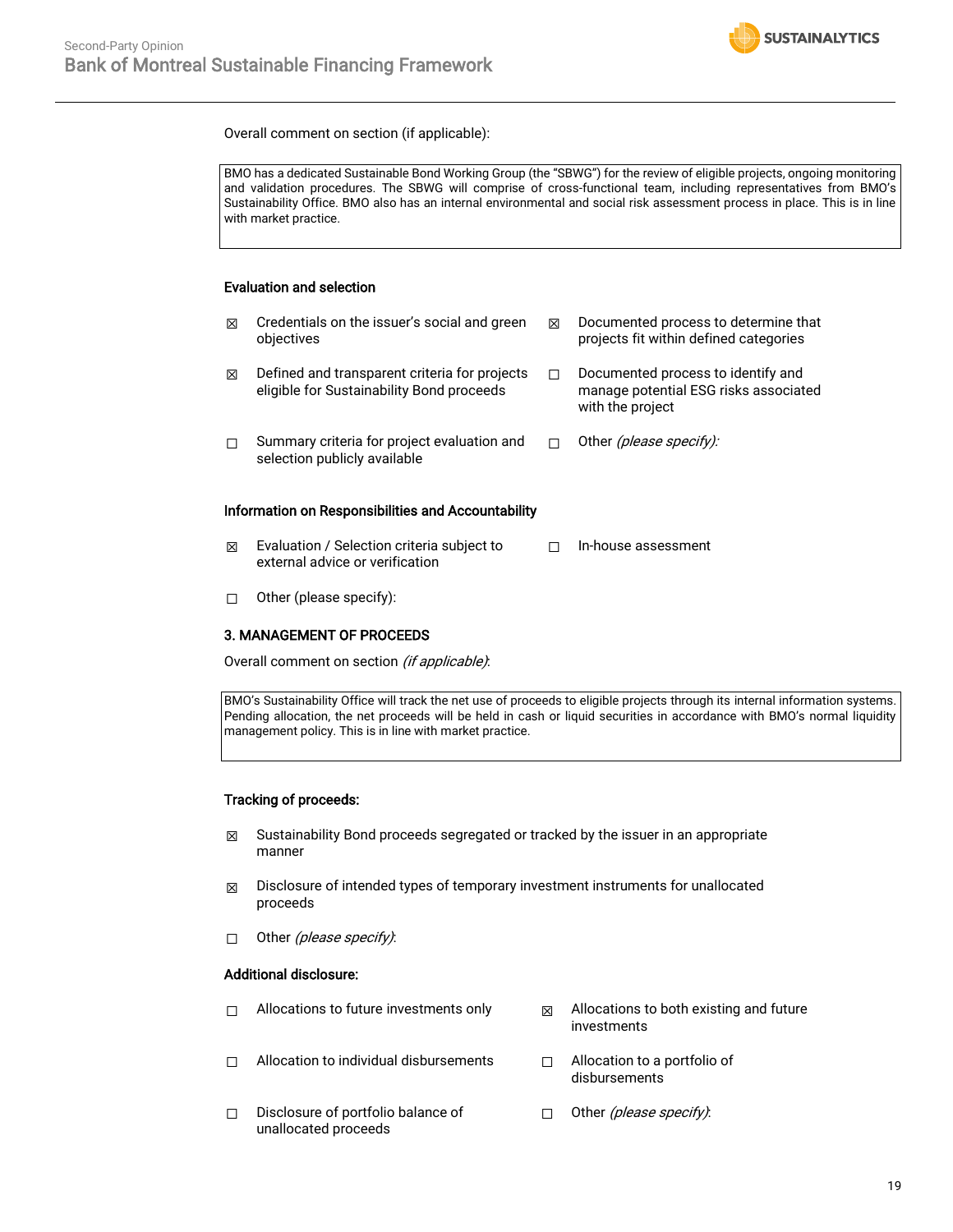

### 4. REPORTING

Overall comment on section (if applicable):

BMO intends to publish annual information on its website within one year of issuance, until full allocation. Allocation reporting will include the total outstanding amount, allocated amount by eligible category, balance of unallocated proceeds, as well as relevant impact metrics, where feasible. BMO may also engage an independent auditor for post issuance verification of allocation proceeds. Sustainalytics views BMO's allocation and impact reporting as aligned with market practice.

### Use of proceeds reporting:

| □      | Project-by-project            |                                                            | 図      | On a project portfolio basis |                                                                                                                                                                                                                                          |  |  |  |  |
|--------|-------------------------------|------------------------------------------------------------|--------|------------------------------|------------------------------------------------------------------------------------------------------------------------------------------------------------------------------------------------------------------------------------------|--|--|--|--|
| □      | Linkage to individual bond(s) |                                                            | $\Box$ | Other (please specify):      |                                                                                                                                                                                                                                          |  |  |  |  |
|        | Information reported:         |                                                            |        |                              |                                                                                                                                                                                                                                          |  |  |  |  |
|        | 図                             | Allocated amounts                                          |        | П                            | Sustainability Bond financed share of<br>total investment                                                                                                                                                                                |  |  |  |  |
|        | 区                             | Other (please specify): Balance<br>of unallocated proceeds |        |                              |                                                                                                                                                                                                                                          |  |  |  |  |
|        |                               | Frequency:                                                 |        |                              |                                                                                                                                                                                                                                          |  |  |  |  |
|        | 冈                             | Annual                                                     |        | П                            | Semi-annual                                                                                                                                                                                                                              |  |  |  |  |
|        | □                             | Other (please specify):                                    |        |                              |                                                                                                                                                                                                                                          |  |  |  |  |
|        | Impact reporting:             |                                                            |        |                              |                                                                                                                                                                                                                                          |  |  |  |  |
| $\Box$ | Project-by-project            |                                                            | 区      | On a project portfolio basis |                                                                                                                                                                                                                                          |  |  |  |  |
| □      | Linkage to individual bond(s) |                                                            | $\Box$ | Other (please specify):      |                                                                                                                                                                                                                                          |  |  |  |  |
|        |                               | Frequency:                                                 |        |                              |                                                                                                                                                                                                                                          |  |  |  |  |
|        | 図                             | Annual                                                     |        | П                            | Semi-annual                                                                                                                                                                                                                              |  |  |  |  |
|        | □                             | Other (please specify):                                    |        |                              |                                                                                                                                                                                                                                          |  |  |  |  |
|        |                               | Information reported (expected or ex-post):                |        |                              |                                                                                                                                                                                                                                          |  |  |  |  |
|        | X                             | <b>GHG Emissions / Savings</b>                             |        | ⊠                            | <b>Energy Savings</b>                                                                                                                                                                                                                    |  |  |  |  |
|        | 図                             | Decrease in water use                                      |        | 図                            | Number of beneficiaries                                                                                                                                                                                                                  |  |  |  |  |
|        | 図                             | <b>Target populations</b>                                  |        | □                            | Other ESG indicators (please<br>specify): Renewable energy<br>capacity installed or<br>generated; number of green<br>buildings financed;<br>sustainability certifications<br>achieved; eligible vehicles<br>produced; number of electric |  |  |  |  |

vehicles or charging stations installed; waste diverted from landfill; number of loans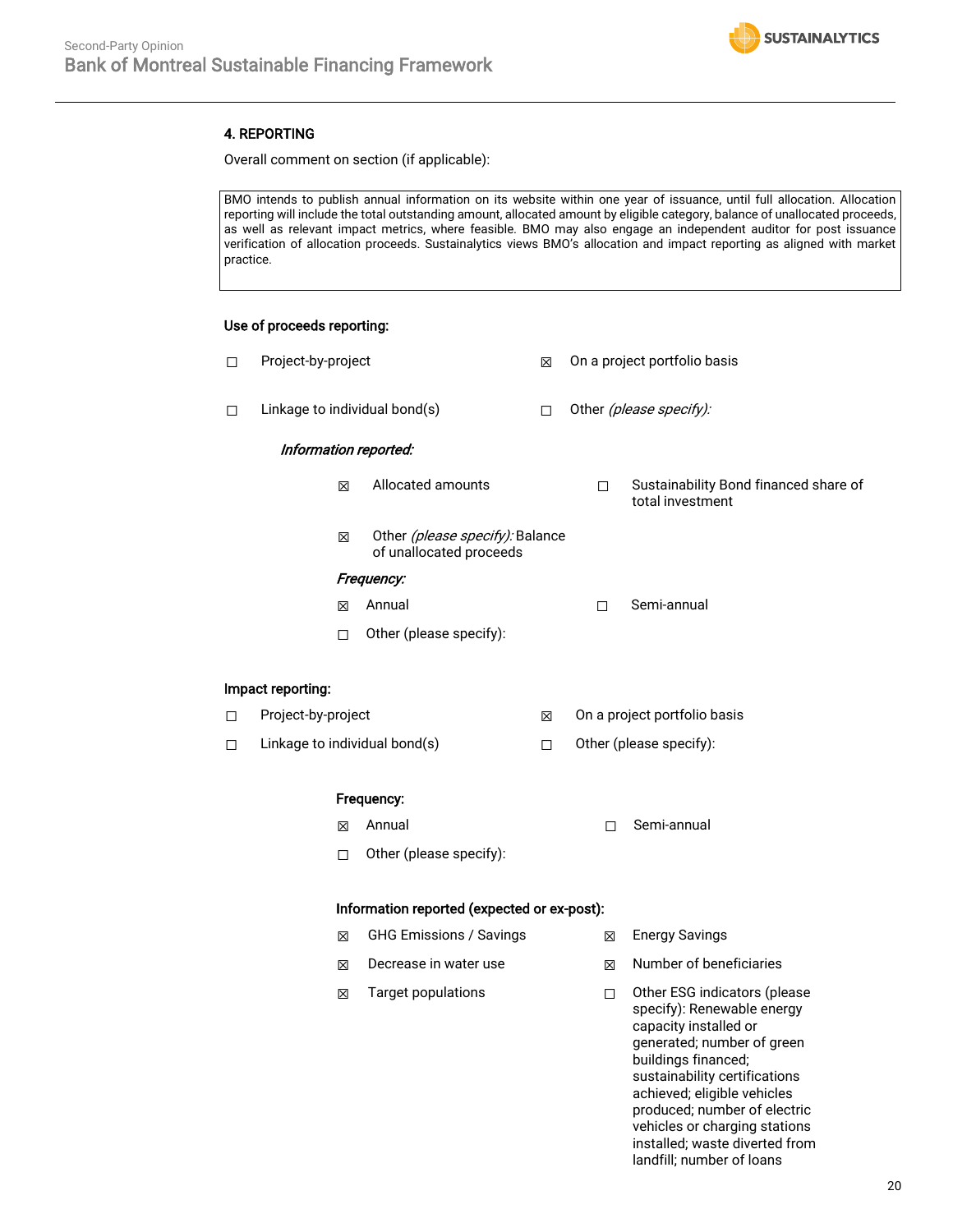

provided; number of educational institutions, healthcare beds, hospitals, or affordable housing built or upgraded.

### Means of Disclosure

- ☐ Information published in financial report ☐ Information published in sustainability
- ☐ Information published in ad hoc documents
- report
- ☒ Other (please specify): a report posted on its website
- $\Box$  Reporting reviewed (if yes, please specify which parts of the reporting are subject to external review):

Where appropriate, please specify name and date of publication in the useful links section.

USEFUL LINKS (e.g. to review provider methodology or credentials, to issuer's documentation, etc.)

<https://corporate-responsibility.bmo.com/reports/>

### SPECIFY OTHER EXTERNAL REVIEWS AVAILABLE, IF APPROPRIATE

#### Type(s) of Review provided:

- □ Consultancy (incl. 2<sup>nd</sup> opinion) □ □ Certification
- ☐ Verification / Audit ☐ Rating
- $\Box$  Other (please specify):

### Review provider(s): Date of publication:

#### ABOUT ROLE(S) OF REVIEW PROVIDERS AS DEFINED BY THE GBP AND THE SBP

- i. Consultant Review: An issuer can seek advice from consultants and/or institutions with recognized expertise in environmental and social sustainability or other aspects of the issuance of a Sustainability Bond, such as the establishment/review of an issuer's Sustainability Bond framework. "Second Party Opinions" may fall into this category.
- ii. Verification: An issuer can have its Sustainability Bond, associated Sustainability Bond framework, or underlying assets independently verified by qualified parties, such as auditors. In contrast to certification, verification may focus on alignment with internal standards or claims made by the issuer. Evaluation of the environmentally and socially sustainable features of underlying assets may be termed verification and may reference external criteria.
- iii. Certification: An issuer can have its Sustainability Bond or associated Sustainability Bond framework or Use of Proceeds certified against an external green and social assessment standard. An assessment standard defines criteria, and alignment with such criteria is tested by qualified third parties / certifiers.
- iv. Rating: An issuer can have its Sustainability Bond or associated Sustainability Bond framework rated by qualified third parties, such as specialised research providers or rating agencies. Sustainability Bond ratings are separate from an issuer's ESG rating as they typically apply to individual securities or Sustainability Bond frameworks / programmes.

### Disclaimer

© Sustainalytics 2019. All rights reserved.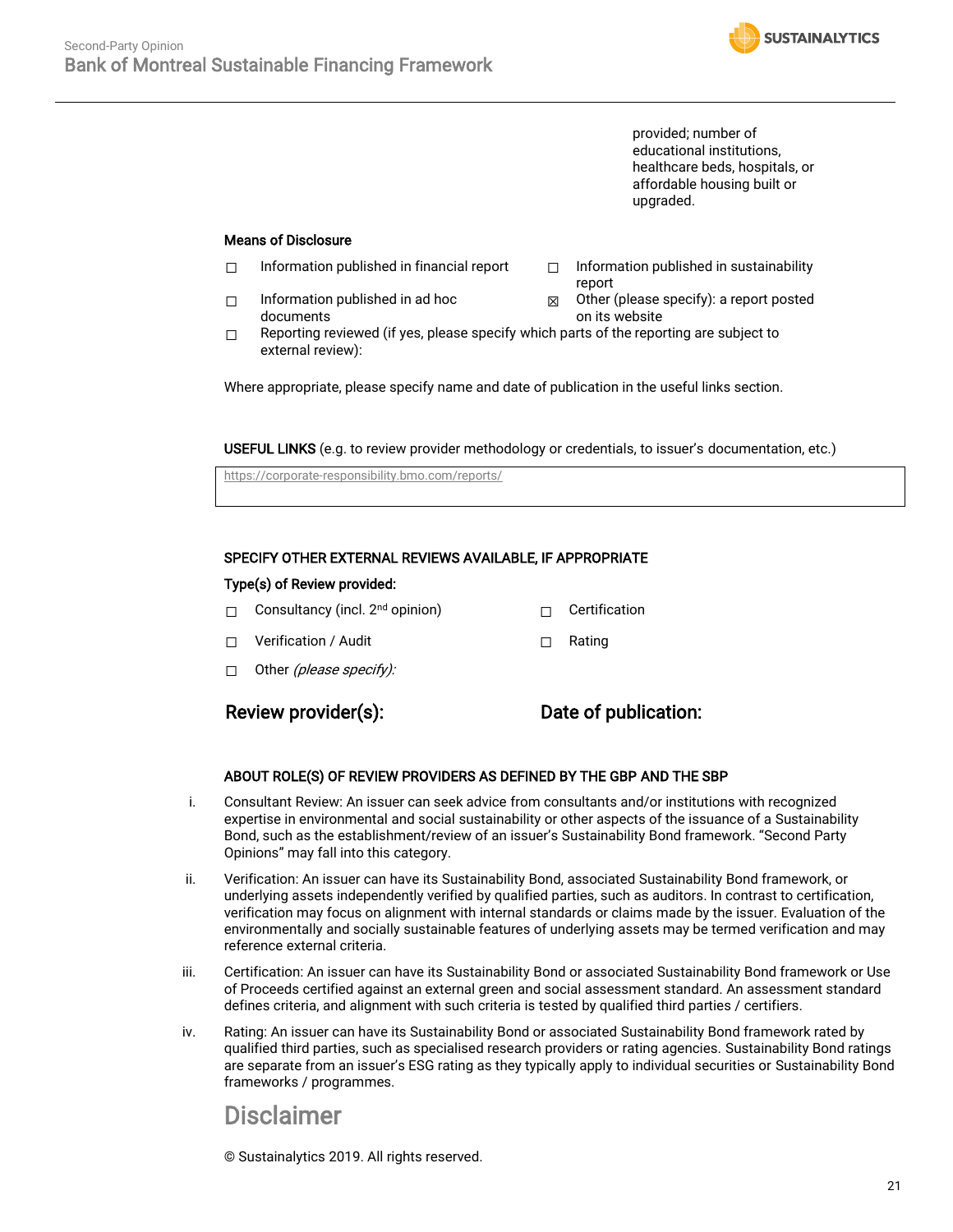

The intellectual property rights to the information contained herein is vested exclusively in Sustainalytics. No part of this deliverable may be reproduced, disseminated, comingled, used to create derivative works, furnished in any manner, made available to third parties or published, parts hereof or the information contained herein in any form or in any manner, be it electronically, mechanically, through photocopies or recordings without the express written consent of Sustainalytics.

As the information herein is based on information made available by the issuer, the information is provided "as is" and, therefore Sustainalytics does not warrant that the information presented in this deliverable is complete, accurate or up to date, nor assumes any responsibility for errors or omissions and Sustainalytics will not accept any form of liability for the substance of the deliverable and/or any liability for damage arising from the use of this deliverable and/or the information provided in it. Any reference to third party names is for appropriate acknowledgement of their ownership and does not constitute a sponsorship or endorsement by such owner.

Nothing contained in this deliverable shall be construed as to make a representation or warranty on the part of Sustainalytics, express or implied, regarding the advisability to invest in companies, selection of projects or make any kind of business transactions. It shall not be construed as an investment advice (as defined in the applicable jurisdiction), nor be interpreted and construed as an assessment of the issuer's economic performance, financial obligations nor its creditworthiness.

The issuer is fully responsible for certifying and ensuring the compliance with its commitments, for their implementation and monitoring.